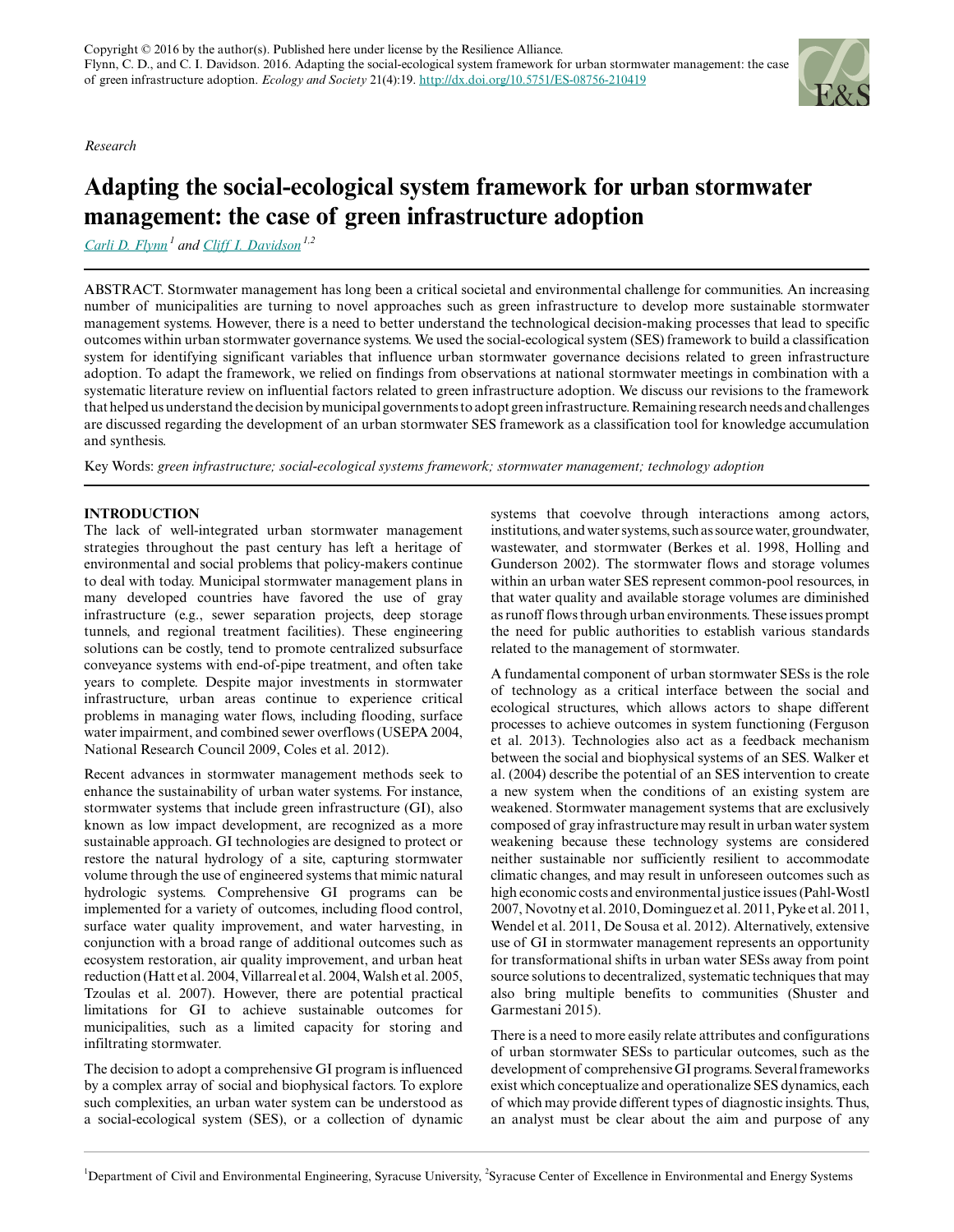diagnostic procedure, and hence, which analytic framework will support the specific procedure being undertaken (Ferguson et al. 2013). Binder et al. (2013) provide an overview of the prevailing frameworks for analyzing SESs, and provide guidance on the selection of an appropriate framework. Scholars studying water systems have developed frameworks that identify key processes and structures affecting their governance (Pahl-Wostl et al. 2010, Wiek and Larson 2012). Because GI represents a suite of innovative technologies for many urban water SESs, it is necessary to first identify and define attributes that may prove to be significant in social-ecological interactions before establishing causal mechanisms linking conditions and governance outcomes. Providing a framework to organize and document SES attributes can serve this function.

Our primary goal is to identify the influential SES attributes related to the development of municipal urban stormwater programs that feature GI. We chose the SES framework because it provides a systematic and comprehensive method for defining system attributes and identifying those that are associated with outcomes of interest (Ostrom 2007, 2009). Numerous environmental case studies have applied the SES framework while adding or redefining attributes to best characterize the SES of interest (Fleischman et al. 2010, Gutiérrez et al. 2011, Cinner et al. 2012, Basurto et al. 2013, Nagendra and Ostrom 2014, Marshall 2015, Partelow and Boda 2015). No such effort has been previously undertaken to assess the suitability of the SES framework to characterize urban stormwater management systems. We use qualitative methods to identify and define the attributes most commonly associated with the inclusion of GI in municipal urban stormwater programs.

### **METHODS**

The identification of attributes associated with GI adoption in municipal urban stormwater programs included several phases of data collection and analysis (Fig. 1). Exploratory work began with observations at GI summits in 2013 and 2014, in which delegates from U.S. municipalities were invited to discuss their respective community's GI programs. Extensive field notes from both meetings were coded line-by-line to identify factors that affected decisions to adopt municipal GI programs. The resulting codes were grouped into general categories of attributes that emerged during the analysis process. These categories were then incorporated into the SES framework, using first- and secondtier modifications, as suggested by McGinnis and Ostrom (2014), Epstein et al. (2013), and Vogt et al. (2015), as the initial framework.

Another stage of data collection included a literature review of original research efforts related to the adoption and implementation of GI in urban stormwater systems. Green infrastructure, green stormwater infrastructure (GSI), low impact design (LID), and best management practices (BMPs) are among the terms used for various suites of urban stormwater management technologies. We refer to GI, GSI, and LID technologies are "GI" because these terms are often used synonymously (Fletcher et al. 2014). Searches were carried out using Scopus, Web of Knowledge, and Google Scholar. Key words included in the literature review were "green infrastructure," "low impact development," "stormwater," and "municipal." Searches were conducted for studies published between 2000 and 2015. In total, 135 articles, theses, and reports were reviewed for their

relevance to factors affecting the adoption and implementation of GI technologies for municipal programs. Reasons for exclusion included a study focus on adoption of water systems other than stormwater (e.g., drinking water, wastewater), or an exclusive focus on GI technology design attributes outside the context of municipal stormwater management program implementation (e.g., experimental findings). Studies were not excluded on the basis of study design, the scale or primary design goal of stormwater technologies discussed, nor the geographical location of the study; however, most studies reviewed were based in the United States or Australia. This process resulted in 83 studies that met the criteria, and thus formed the basis of the review.

**Fig. 1**. Sequence of data collection and analysis. (SESF: socialecological system framework)



Qualitative document analysis techniques were used to identify factors that influence municipal GI programs in each of the collected studies. These methods often involve the development of a "protocol," which is tested on each unit of analysis and revised based on the quality and likely efficiency of the results (Altheide et al. 2008). The SES framework adapted in the initial research phase served as a beginning protocol that consisted of identified attributes related to GI adoption. After analyzing each study of the literature review, new findings were organized within the protocol. After all studies were analyzed, each study was reviewed a second time to test the protocol. This process resulted in the addition or redefining of second-tier SES framework attributes and the development of new third-, fourth-, and fifth-tier attributes presented in Table 1. Working definitions were developed for each attribute and are included in Appendix 1, along with at least three citations of illustrative studies collected in the literature review for the highest tier of each nested attribute added to the SES framework. Listed citations for each attribute are not presented as definitive authoritative sources nor as a comprehensive listing of all studies in which the attribute was identified. Rather, they represent examples of how scholars have applied the concept in other studies.

### **RESULTS**

The SES framework organizes system attributes into nested tiers. The first-tier attributes of the SES framework, as defined for an urban stormwater management system, are summarized in Fig. 2.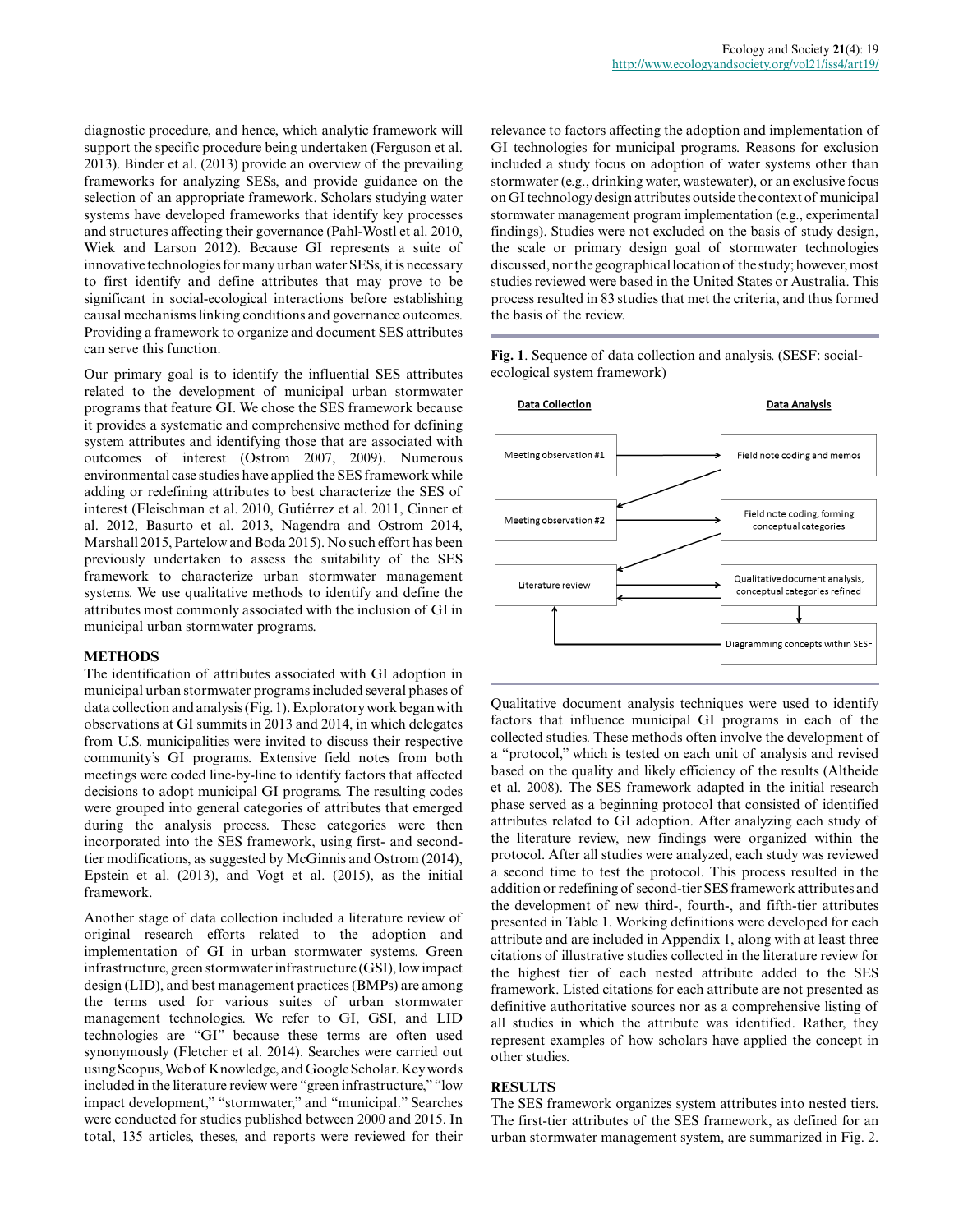**Table 1**. Modified second- through fifth-tier attributes of the urban stormwater social-ecological system (SES) framework. Factors modified from McGinnis and Ostrom (2014), Epstein et al. (2013), and Vogt et al. (2015) that are specific for green infrastructure adoption in urban stormwater social-ecological systems are noted with italic font.

| Social, economic, and<br>political settings (S)                                                                                                                                                                         | Ecological<br>rules $(ER)$                                                                  | Governance systems<br>(GS)                                                                                                                                                                                                                                                                                                                                                                                                                                                                                                                                                                                                                                                                                                                                                                                                                                                                                                                                                       | Actors (A)                                                                                                                                                                                                                                                                                                                                                                                                                                                                                                                                                                                                                                                                                                                                                                                                                                                                                                                                                          | Resource systems (RS) Resource units (RU)                                                                                                                                                                                                                                                                                                                                                                                                                                                                                                                                                                                                                                                    |                                                                                                                                                                                                                                                                                           | Related ecosystems<br>(ECO)                                                                                      | Interactions (I)                                                                                                                                                                                                                                                                                                                                           | Outcome criteria (O)                                                                                                                           |
|-------------------------------------------------------------------------------------------------------------------------------------------------------------------------------------------------------------------------|---------------------------------------------------------------------------------------------|----------------------------------------------------------------------------------------------------------------------------------------------------------------------------------------------------------------------------------------------------------------------------------------------------------------------------------------------------------------------------------------------------------------------------------------------------------------------------------------------------------------------------------------------------------------------------------------------------------------------------------------------------------------------------------------------------------------------------------------------------------------------------------------------------------------------------------------------------------------------------------------------------------------------------------------------------------------------------------|---------------------------------------------------------------------------------------------------------------------------------------------------------------------------------------------------------------------------------------------------------------------------------------------------------------------------------------------------------------------------------------------------------------------------------------------------------------------------------------------------------------------------------------------------------------------------------------------------------------------------------------------------------------------------------------------------------------------------------------------------------------------------------------------------------------------------------------------------------------------------------------------------------------------------------------------------------------------|----------------------------------------------------------------------------------------------------------------------------------------------------------------------------------------------------------------------------------------------------------------------------------------------------------------------------------------------------------------------------------------------------------------------------------------------------------------------------------------------------------------------------------------------------------------------------------------------------------------------------------------------------------------------------------------------|-------------------------------------------------------------------------------------------------------------------------------------------------------------------------------------------------------------------------------------------------------------------------------------------|------------------------------------------------------------------------------------------------------------------|------------------------------------------------------------------------------------------------------------------------------------------------------------------------------------------------------------------------------------------------------------------------------------------------------------------------------------------------------------|------------------------------------------------------------------------------------------------------------------------------------------------|
| $S1 -$<br>Economic development<br>$S2 -$<br>Demographic trends<br>$S3 -$<br>Political stability<br>$S4 -$<br>Government policies<br>$S5 -$<br>Market incentives<br>$S6 -$<br>Media organization<br>$S7 -$<br>Technology | $ER1 -$<br>Physical rules<br>$ER2 -$<br>Chemical<br>rules<br>$ER3 -$<br>Biological<br>rules | $GS1 -$<br>Policy area<br>$GS2 -$<br>Geographical scale<br>$GS3 -$<br>Population<br>$GS4 -$<br>Regime type<br>$GS5 -$<br>Rule-making<br>organizations<br>$GS5.1 -$<br>Number of<br>organizations<br>GS5.2 -<br><b>Institutional diversity</b><br>$GS5.3 -$<br>Economic resources<br>$GS5.4 -$<br>Human resources<br>$GS6 -$<br>Rules-in-use<br>$GS6.1 -$<br>Operational -choice<br>rules<br>$GS6.1.1 -$<br>Stormwater ordinances<br>$GS6.1.1.1 -$<br><b>Technical</b> basis<br>$GS6.1.1.2 -$<br>Administrative<br>apparatus<br>$GS6.1.1.3 -$<br><b>Enforcement</b> provisions<br>$GS6.1.2 -$<br>Stormwater utility<br>funding scheme<br>$GS6.1.2.1 -$<br>Price instrument<br>GS6.1.2.2 -<br>Credits or fee reduction<br>$GS6.1.3 -$<br>Stormwater<br>management plans<br>$GS6.1.3.1 -$<br>Operations and<br>maintenance<br>$GS6.1.4 -$<br>Related regulations<br>$GS6.2 -$<br>Collective-choice rules<br>$GS6.3 -$<br>Constitutional-choice<br>rules<br>GS7 -<br>Property-rights | $A1 -$<br>Number of actors<br>$A2 -$<br>Socioeconomic attributes<br>$A3 -$<br>History or past experiences<br>$A3.1 -$<br>Experimentation<br>$A3.2 -$<br>Environmental injustices<br>$A4 -$<br>Location<br>$A5 -$<br>Leadership/<br>entrepreneurship<br>$A5.1 -$<br>Policy entrepreneur<br>$A5.2 -$<br>Policy community<br>A6 -<br>Norms (trust-reciprocity)/<br>social capital<br>$A6.1 -$<br>Trust<br>$A6.2 -$<br>Reciprocity<br>$A6.3 -$<br>Social capital<br>$A7 -$<br>Knowledge of SES/mental<br>models<br>$A7.1 -$<br>Types of knowledge<br>$A7.1.1 -$<br>Traditional ecological<br>knowledge<br>$A7.1.2 -$<br>Local ecological knowledge<br>$A7.1.3 -$<br>Technical expertise<br>$A7.2 -$<br>Mechanisms to share<br>knowledge<br>$A7.3 -$<br>Scale of mental models<br>$A8 -$<br>Importance of resource<br>(dependence)<br>$A9 -$<br>Technology available<br>$A9.1 -$<br>Ownership<br>$A9.2 -$<br>Research support<br>$A9.2.1 -$<br>Environmental performance | <b>RS1-</b><br>Sector<br>$RS2 -$<br>Clarity of system<br>boundaries<br><b>RS3-</b><br>Size of resource<br>system<br>$RS4 -$<br>Human-constructed<br>facilities<br>RS4.1 -<br>Locations<br>$RS4.1.1 -$<br>Availability for<br>potential facilities<br>RS4.2 -<br>Functionality<br><b>RS5-</b><br>Productivity of system<br>RS6-<br>Equilibrium properties<br>$RS6.1 -$<br>Frequency/timing of<br>disturbances<br><b>RS7-</b><br>Predictability of<br>system dynamics<br><b>RS8-</b><br>Storage characteristics<br>RS8.1 -<br>Soil characteristics<br>RS8.2 -<br><b>Imperviousness</b><br><b>RS9-</b><br>Location<br>RS10-<br>Ecological history<br>$RS10.1 -$<br>Human use and<br>disturbance | $RU1 -$<br>Resource unit<br>mobility<br>$RU2 -$<br>Growth or<br>replacement rate<br>$RU3 -$<br>Interaction among<br>resource units<br>RU4 -<br>Economic value<br><b>RU5-</b><br>Number of units<br>RU6-<br>Distinctive<br>characteristics<br>RU7-<br>Spatial and temporal<br>distribution | $ECO1 -$<br>Climate patterns<br>$ECO2 -$<br>Pollution patterns<br>$ECO3 -$<br>Flows into and out<br>of focal SES | $II -$<br>Harvesting<br>$12 -$<br>Information<br>sharing<br>$I3 -$<br>Deliberation<br>processes<br>$I4 -$<br>Conflicts<br>$15 -$<br>Investment<br>activities<br>I6 -<br>Lobbying<br>activities<br>$17 -$<br>Self-organizing<br>activities<br>I8 -<br>Networking<br>activities<br>$I9 -$<br>Monitoring<br>activities<br>$110 -$<br>Evaluative<br>activities | $O1$ .<br>Social performance<br>measures<br>$O2 -$<br>Ecological<br>performance<br>measures<br>$O3 -$<br>Externalities to other<br><b>SESs</b> |
|                                                                                                                                                                                                                         |                                                                                             |                                                                                                                                                                                                                                                                                                                                                                                                                                                                                                                                                                                                                                                                                                                                                                                                                                                                                                                                                                                  |                                                                                                                                                                                                                                                                                                                                                                                                                                                                                                                                                                                                                                                                                                                                                                                                                                                                                                                                                                     |                                                                                                                                                                                                                                                                                                                                                                                                                                                                                                                                                                                                                                                                                              |                                                                                                                                                                                                                                                                                           |                                                                                                                  |                                                                                                                                                                                                                                                                                                                                                            |                                                                                                                                                |
|                                                                                                                                                                                                                         |                                                                                             | systems<br>$GS7.1 -$<br>Watercourse law<br>GS7.1.1 -                                                                                                                                                                                                                                                                                                                                                                                                                                                                                                                                                                                                                                                                                                                                                                                                                                                                                                                             | $A9.2.1.1 -$<br>Stormwater management<br>$A9.2.1.2 -$<br>Environmental "cobenefits"                                                                                                                                                                                                                                                                                                                                                                                                                                                                                                                                                                                                                                                                                                                                                                                                                                                                                 |                                                                                                                                                                                                                                                                                                                                                                                                                                                                                                                                                                                                                                                                                              |                                                                                                                                                                                                                                                                                           |                                                                                                                  |                                                                                                                                                                                                                                                                                                                                                            |                                                                                                                                                |
|                                                                                                                                                                                                                         |                                                                                             | Prior appropriation<br>doctrine<br>$GS8 -$<br>Repertoire of norms<br>and strategies<br>$GS8.1 -$<br>Diversity<br>$GS8.2 -$<br>Risk tolerance                                                                                                                                                                                                                                                                                                                                                                                                                                                                                                                                                                                                                                                                                                                                                                                                                                     | $A9.2.2 -$<br>Social benefits<br>$A9.2.3 -$<br>Design and complexity<br>A9.2.4 -<br>Maintenance procedures<br>$A9.2.5 -$<br>Reliability<br>$A9.3 -$                                                                                                                                                                                                                                                                                                                                                                                                                                                                                                                                                                                                                                                                                                                                                                                                                 |                                                                                                                                                                                                                                                                                                                                                                                                                                                                                                                                                                                                                                                                                              |                                                                                                                                                                                                                                                                                           |                                                                                                                  |                                                                                                                                                                                                                                                                                                                                                            |                                                                                                                                                |
|                                                                                                                                                                                                                         |                                                                                             | $GS9 -$<br>Network structure<br>$GS9.1 -$<br>Horizontal<br>$GS9.2 -$<br>Vertical<br>GS10-<br>Historical continuity                                                                                                                                                                                                                                                                                                                                                                                                                                                                                                                                                                                                                                                                                                                                                                                                                                                               | Associated costs<br>$A9.3.1 -$<br>Capital<br>$A9.3.2 -$<br>Operation and maintenance<br>$A9.4 -$<br>Perceptionslattitudes                                                                                                                                                                                                                                                                                                                                                                                                                                                                                                                                                                                                                                                                                                                                                                                                                                           |                                                                                                                                                                                                                                                                                                                                                                                                                                                                                                                                                                                                                                                                                              |                                                                                                                                                                                                                                                                                           |                                                                                                                  |                                                                                                                                                                                                                                                                                                                                                            |                                                                                                                                                |

The resource system (RS) is defined as an urban stormwater system; i.e., the system of water flows that results from wet weather. Multiple sets of resource units (RU) can be defined within an urban stormwater system, such as units of stormwater or the storage volumes available for stormwater throughout the system. The governance system (GS) includes the sets of rules agreed upon by national, state, and local organizations for managing urban stormwater. The actors (A) category includes individuals and groups that interact with the urban stormwater system. Multiple categories of actors can be defined, including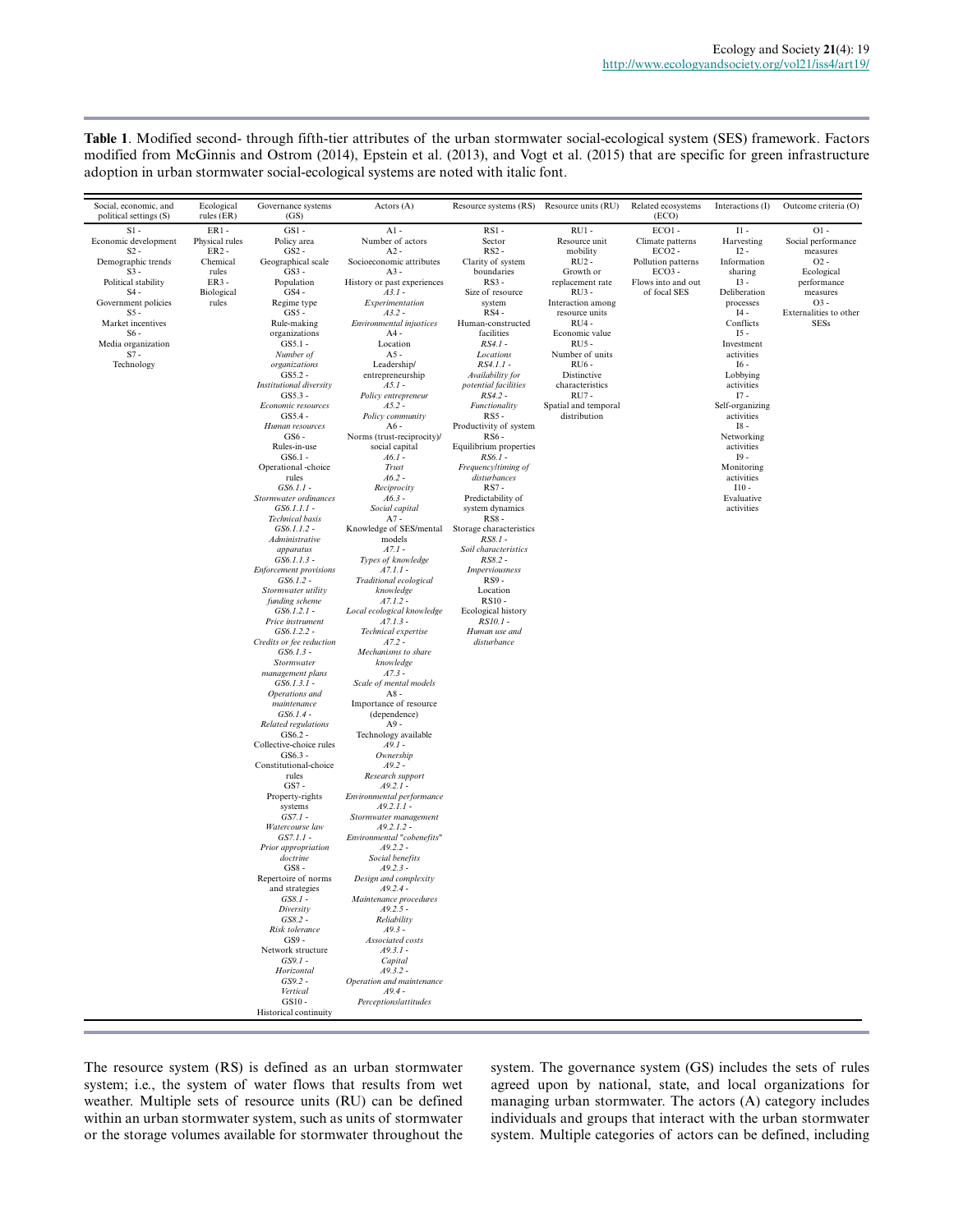individuals and groups that are involved in rule-making processes, and property owners that are affected by stormwater management decisions. Attributes from each of these categories provide inputs to action situations, where interactions (I) among actors transform these inputs into various outcomes, which can be measured by outcome criteria (O). Additional influences flow between the focal SES attributes and related ecosystems (ECO); ecological rules (ER); and social, economic, and political settings (S).

**Fig. 2**. First tiers of social-ecological system framework for an urban stormwater social-ecological system (adapted from Ostrom [2007] and Epstein et al. [2013]).



Table 1 summarizes the changes made to the SES framework. A detailed summary of the modifications, along with working definitions and illustrative references, are provided in Appendix 1. Because the study focus is only on changes related to resource management programs, the findings led to detailed expansions of multiple governance system and actor attributes. Attributes for RU, ECO, ER, and S were not modified beyond second-tier changes suggested by McGinnis and Ostrom et al. (2014) and Vogt et al. (2015), though many of these attributes have direct and important effects on the design of municipal stormwater management programs. Additional studies on implementing various technological designs may result in a more detailed account for influential attributes in these categories.

Multiple third-, fourth-, and fifth-tier variables were added to describe various attributes of stormwater management technologies that are available to actors within the SES (A9), such as research support (A9.2), associated costs (A9.3), and perceptions of particular technologies (A9.4). The addition of third-, fourth-, and fifth-tier variables related to humanconstructed facilities (RS4) designates both the types and functionalities of existing and potential stormwater infrastructure. A notable factor related to the construction of GI technologies is the availability of suitable locations for potential facilities (RS4.1.1), which is often associated with other factors such as local soil characteristics (RS8.1) (Shuster et al. 2014). Additional tiers allow for a detailed account of the assortment of resources and rules used by organizations to manage GI technologies. Stormwater ordinances (GS6.1.1) often acted as a barrier to GI implementation (Nowacek et al. 2003, Lassiter 2007, Stockwell 2009, Dochow 2013). Another common barrier was lack of sufficient program funding (Clean Water America Alliance 2011, Siglin 2012, Winz et al. 2014), which is associated with limited economic resources available to rule-making organizations (GS5.3), type of stormwater utility funding schemes (GS6.1.2), and socioeconomic attributes of actors (A2). Multiple attributes of actors that interact with and manage stormwater resources were found to influence GI program adoption, such as the leadership efforts of policy entrepreneurs (A5) and policy communities (A5.2), multiple actor knowledge types (A7.1), experimentation (i.e., technology pilot projects) (A3.1), and environmental injustices (A3.2).

#### **DISCUSSION**

In the broadest sense, integration of GI into an urban stormwater management system can be understood as the development of human-constructed facilities (RS4) across diffuse locations (RS4.1) using available technologies (A9) to alter the storage characteristics of an urban stormwater system (RS8). In developing this SES framework, additional third-, fourth-, and fifth-tier variables were needed to account for complex arrangements of social and biophysical factors that affect GI implementation. Operational-choice rules (GS6.1), such as ordinances, funding schemes, and comprehensive management plans, were found to be among the most complex factors. These rules are often further complicated by related SES regulations (GS6.1.4), such as zoning, building codes, and demolition practices (Lassiter 2007, Carter and Fowler 2008, Shuster et al. 2014). These related regulations are often managed by separate organizations, which may create barriers to GI implementation if the regulations are prohibitive. Property-rights systems that include prior-appropriation doctrines (GS7.1.1) can limit the choices of GI technologies (e.g., rainwater collection systems for some communities in the western United States) (Jensen 2008, Salkin 2009).

Funding was found to be among the most frequently cited barriers to GI (Godwin et al. 2008, Roy et al. 2008, Brown et al. 2009, Earles et al. 2009, Ruppert and Clark 2009, Stockwell 2009, Clean Water America Alliance 2011), most often in reference to the limited economic resources of enforcement organizations (GS5.1.1.2) and a lack of information on the cost-effectiveness of GI (A9.3). In the studies reviewed, stormwater management programs were enforced primarily by public organizations that selected stormwater management technologies to meet outcome criteria in a cost-effective manner. Environmental services associated with GI (A9.2.1.2), such as reducing urban heat island effects or promoting recreational opportunities, were cited as drivers for adoption when these benefits were quantifiable (Nowacek et al. 2003, Madden 2010). This suggests that it is difficult to maintain clear institutional boundaries when assessing the market and nonmarket value of GI because there may be additional benefits that GI can bring to a community beyond stormwater management.

The financial concerns of enforcement organizations are complicated by the design of effective stormwater utility funding schemes (GS6.1.2). Many funding schemes are predicated on the extent of total impervious area of urban land parcels because this metric has frequently been used to predict levels of surface water impairments due to stormwater runoff (Booth and Jackson 1997, Parikh et al. 2005). However, studies suggest that the subset of impervious surfaces that route runoff directly to surface waters via sewer pipes, known as directly connected impervious area or effective impervious area, may be responsible for most surface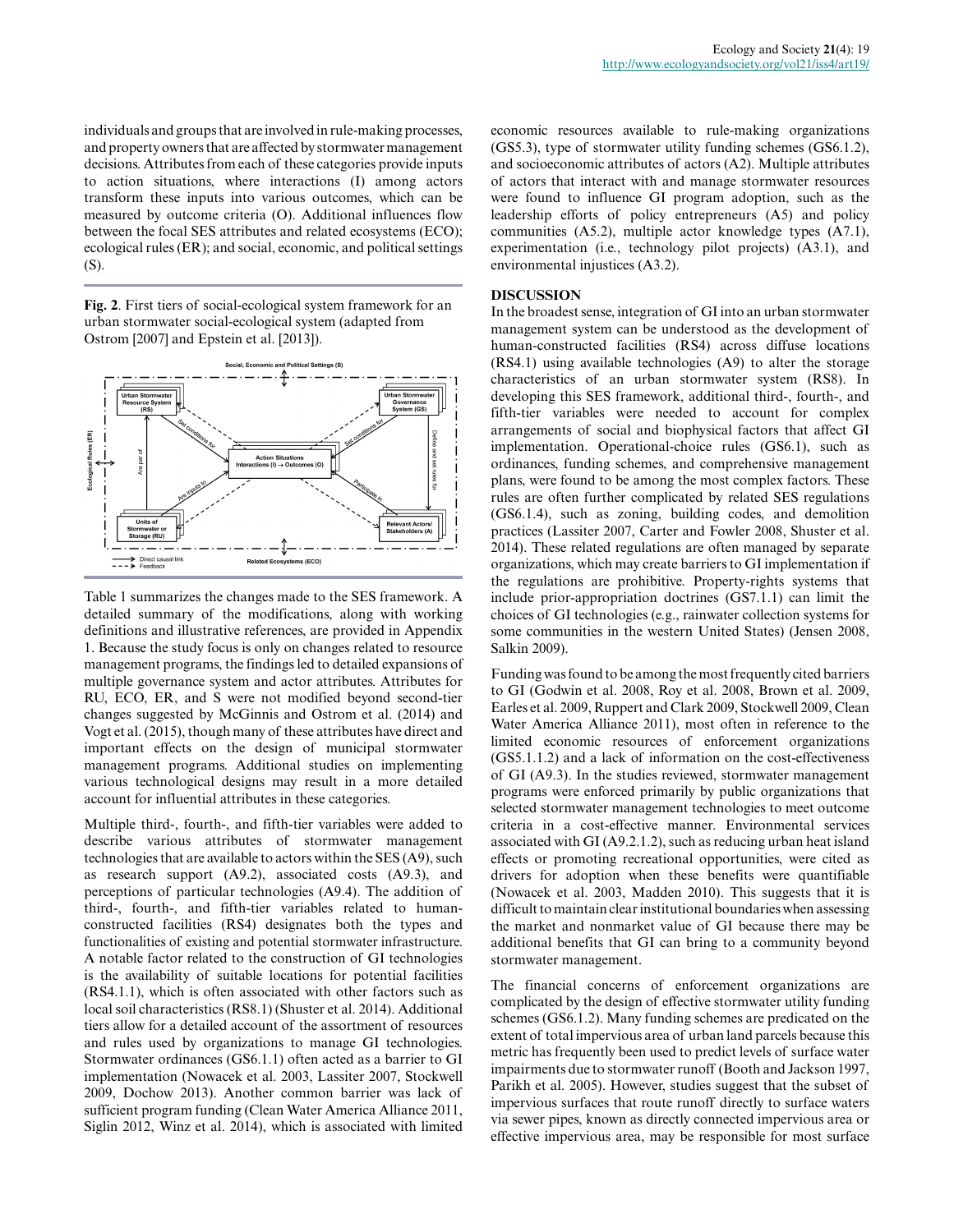water impairments due to urbanization (Brabec et al. 2002, Walsh 2004, Walsh et al. 2005, Roy and Shuster 2009). Thus, stormwater utility funding schemes based on total impervious area rather than effective impervious area may not lead to desired SES outcomes. Additional limitations of utility funding schemes may develop if financial credits for GI are calculated as a one-time credit based on the initial installation without including ongoing performance and maintenance criteria, or if residential property owners are not included in financial incentive programs (Parikh et al. 2005).

Technological attributes are described in both the social and ecological domains of the SES framework. While it has been argued that there is no need to create a separate technological domain (McGinnis and Ostrom 2014), we demonstrate a need to more fully develop robust descriptions of technological attributes within urban stormwater SESs because these attributes act as key feedback mechanisms between the social and ecological domains. Historically, technological innovations in urban water SESs have been shown to bring about desired social and ecological regime shifts, such as a reduction in water-borne illness and a decrease in the frequency of algal blooms due to eutrophic states of receiving waters (Melosi 1999, Smith et al. 1999). Urban water infrastructure choices may also lead to unforeseen consequences over long periods. For example, combined sewer systems were once deemed to be the most appropriate choice for urban settings due to factors such as cost-effectiveness and availability of water courses for overflow disposal (Tarr 1979). These decisions have left a legacy of water pollution problems for many communities, as combined sewer overflows continue to impair surface waters and create human health hazards (USEPA 2004, Donovan et al. 2008, Gooré Bi et al. 2015). By developing a comprehensive categorization of technological attributes within an SES framework, policy-makers will be better equipped to make wellinformed decisions concerning technology selection for desired urban water SES outcomes.

Though additional characterizations were not added within several second-tier categories, such as resource units (RU) and outcome criteria (O), attributes in these categories have important implications for stormwater management technology decisions. For instance, stormwater management plans are traditionally designed according to the spatial and temporal distribution of stormwater flows in an urban area (RU7), which will be affected by changes in local precipitation patterns (RU2). The spatial and temporal distribution of stormwater volumes within an urban setting places clear boundaries on which technologies should be considered and where they should be situated in an urban setting (Askarizadeh et al. 2015). Additionally, the criteria used to select stormwater management technologies, such as relative costeffectiveness or ecological performance measures, will often strongly influence enforcement officials' decision-making processes (Flynn et al. 2014). Expansion of these attribute categories may be necessary when considering research questions related to the design of specific stormwater technologies or the influence of particular outcome criteria.

Some limitations of the modified framework attributes should be noted. Because several programs reviewed in the literature are in early phases of development, some SES framework attributes are likely relevant to only nascent GI implementation. However, an analysis of GI technologies in urban stormwater SESs over longer

timescales may result in other variables having a greater effect (Brown et al. 2013). Much of the research we reviewed relies on case study methods such as the solicitation of particular actors' perceptions. Thus, some factors listed may pertain to specific actors or institutions, such as engineering firms, municipal officials, developers, or community residents. Additional studies can provide further insights into the possibility of shared, complementary interactions among actors within specific situations that result in the development of successful GI programs. It is also important to note that while the literature review was not restricted to studies from particular geographic locations, most studies were based in the United States or Australia, which prescribe similar stormwater governance structures. Researchers who use the revised SES framework in studies of community-based stormwater governance regimes may need to add more detailed characterizations of particular attributes (such as property-rights systems or collective-choice rules), or may need to omit others (such as particular operational rules).

### **CONCLUSION**

We developed a modified SES framework to recognize the combinations of influential variables related to the development of municipal urban stormwater management programs that feature extensive use of GI technologies. The modifications made to the SES framework revealed the need for additional attribute tiers related to variables such as available technologies, actor characterizations, and operational-choice rules. Our findings demonstrate that affecting change in the built structure of urban stormwater systems involves multiple interacting attributes of the actors and governance systems within an SES.

The framework we developed should be interpreted as a flexible, proposed framework rather than a definitive set of variables that will be relevant in all urban stormwater SES cases. Other studies highlight qualities of particular attributes within adapted SES frameworks to explore dynamic interactions and outcomes of interest (Fleischman et al. 2010, Basurto et al. 2013, Nagendra and Ostrom 2014, Leslie et. al 2015, Partelow and Boda 2015). The revised framework we presented highlights key factors of GI adoption that can be further explored using various theories and models to assess outcomes of interest related to urban stormwater SESs seeking to adopt GI technologies (Flynn et al. 2014). Tiers may be added or omitted to accommodate particular theories and research questions.

There is a need to explore the specific, contextual factors affecting the decision to adopt particular management approaches in urban stormwater SESs. The growing popularity of GI systems across municipalities carries a risk that these technologies will be perceived as a panacea for stormwater management (Ostrom 2007). However, there continues to be a need for a more sophisticated quantitative understanding of how GI technologies bring out particular SES outcomes. Neither a fully green nor entirely gray infrastructure approach to stormwater management will likely be optimal at any location. Instead, long-term solutions must be built around improved knowledge of factors influencing water quantity and quality in urban areas, and leveraging the services and capacities of both gray and green infrastructure. Such understanding should include the consideration of the unique characteristics of a particular urban water SES.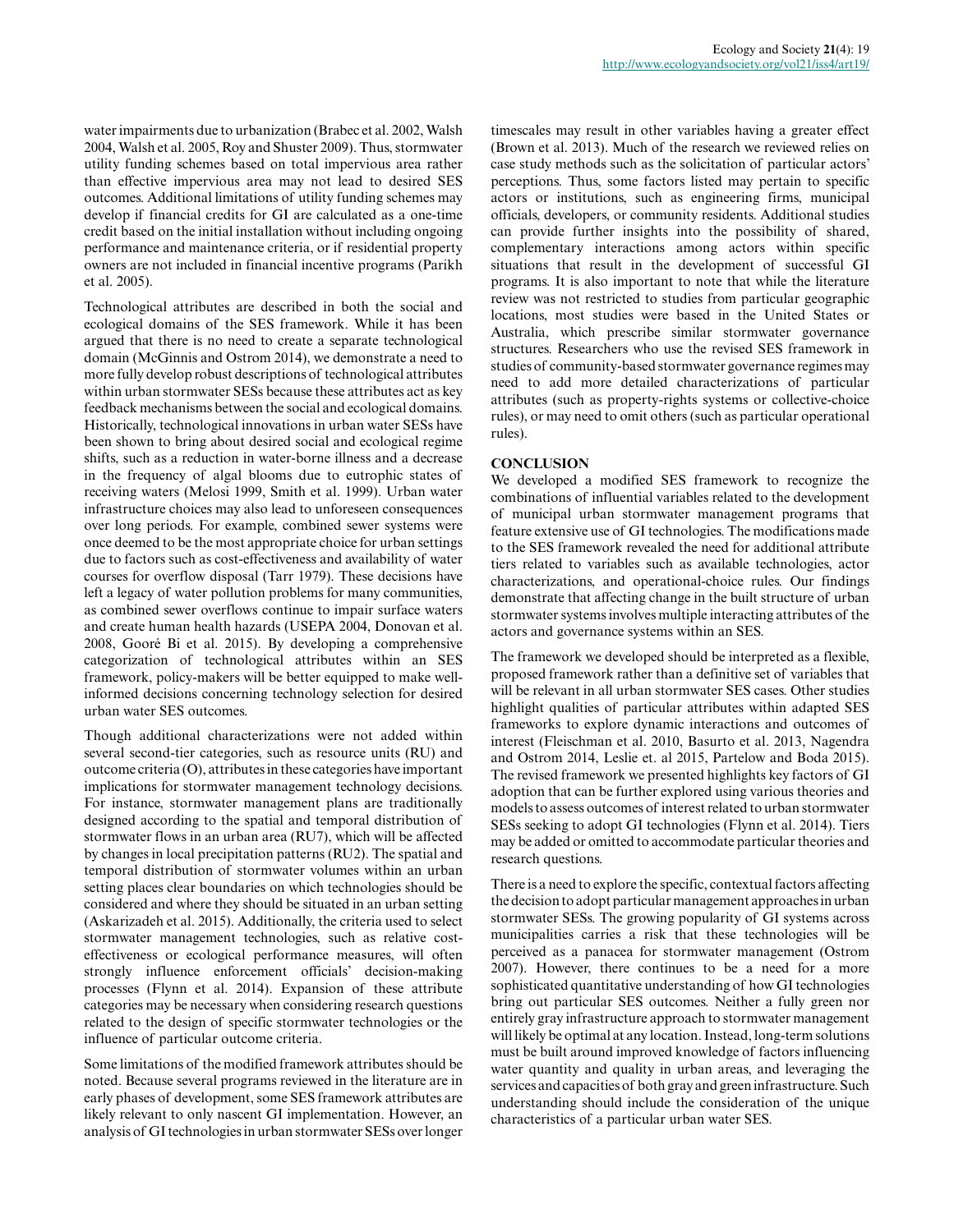*Responses to this article can be read online at:* [http://www.ecologyandsociety.org/issues/responses.](http://www.ecologyandsociety.org/issues/responses.php/8756) [php/8756](http://www.ecologyandsociety.org/issues/responses.php/8756)

#### **Acknowledgments:**

*This work was supported in part by NSF grant #1444755, Urban Resilience to Extremes Sustainability Research Network. We also thank the SURDNA Foundation for providing funding for part of this work. We are grateful for the helpful feedback from Dr. Burnell Fischer, Dr. Jessica Vogt, and colleagues at The Vincent and Elinor Ostrom Workshop in Political Theory and Policy Analysis at Indiana University, Bloomington, Indiana. We are also indebted to the work of Elinor Ostrom.*

#### **LITERATURE CITED**

Altheide, D., M. Coyle, K. DeVriese, and C. Schneide. 2008. Emergent qualitative document analysis. Pages 127–151 *in* S. N. Hesse-Biber, and P. Leavy, editors. *Handbook of emergent methods*. Guilford Press, New York, USA.

Askarizadeh, A., M. A. Rippy, T. D. Fletcher, D. L. Feldman, J. Peng, P. Bowler, A. S. Mehring, B. K. Winfrey, J. A. Vrugt, A. AghaKouchak, S. C. Jiang, B. F. Sanders, L. A. Levin, S. Taylor, and S. B. Grant. 2015. From rain tanks to catchments: use of lowimpact development to address hydrologic symptoms of the urban stream syndrome. *Environmental Science & Technology* 49 (19):11264–11280. [http://pubs.acs.org/doi/abs/10.1021/acs.](http://pubs.acs.org/doi/abs/10.1021/acs.est.5b01635) [est.5b01635](http://pubs.acs.org/doi/abs/10.1021/acs.est.5b01635) [http://dx.doi.org/10.1021/acs.est.5b01635](http://dx.doi.org/10.1021%2Facs.est.5b01635) 

Basurto, X., S. Gelcich, and E. Ostrom. 2013. The socialecological system framework as a knowledge classificatory system for benthic small-scale fisheries. *Global Environmental Change* 23 (6):1366–1380. [http://dx.doi.org/10.1016/j.gloenvcha.2013.08.001](http://dx.doi.org/10.1016%2Fj.gloenvcha.2013.08.001) 

Berkes, F., C. Folke, and J. Colding. 1998. *Linking social and ecological systems: management practices and social mechanisms for building resilience*. Cambridge University Press, Cambridge, UK.

Binder, C. R., J. Hinkel, P. W. G. Bots, and C. Pahl-Wostl. 2013. Comparison of frameworks for analyzing social-ecological systems. *Ecology and Society* 18(4):26. [http://dx.doi.org/10.5751/](http://dx.doi.org/10.5751%2FES-05551-180426) [ES-05551-180426](http://dx.doi.org/10.5751%2FES-05551-180426)

Booth, D. B., and C. R. Jackson. 1997. Urbanization of aquatic systems: degradation thresholds, stormwater detection, and the limits of mitigation. *Journal of the American Water Resources Association* 33(5):1077–1090. [http://dx.doi.org/10.1111/j.1752-1688.1997.](http://dx.doi.org/10.1111%2Fj.1752-1688.1997.tb04126.x) [tb04126.x](http://dx.doi.org/10.1111%2Fj.1752-1688.1997.tb04126.x)

Brabec, E., S. Schulte, and P. L. Richards. 2002. Impervious surfaces and water quality: a review of current literature and its implications for watershed planning. *Journal of Planning Literature* 16(4):499–514. [http://dx.doi.org/10.1177/088541202400903563](http://dx.doi.org/10.1177%2F088541202400903563)

Brown, R., M. Farrelly, and N. Keath. 2009. Practitioner perceptions of social and institutional barriers to advancing a diverse water source approach in Australia. *Water Resources Development* 25(1):15–28. [http://dx.doi.org/10.1080/07900620802586090](http://dx.doi.org/10.1080%2F07900620802586090)

Brown, R. R., M. A. Farrelly, and D. A. Loorbach. 2013. Actors working the institutions in sustainability transitions: the case of Melbourne's stormwater management. *Global Environmental Change* 23(4):701–718. [http://dx.doi.org/10.1016/j.gloenvcha.2013.02.013](http://dx.doi.org/10.1016%2Fj.gloenvcha.2013.02.013)

Carter, T., and L. Fowler. 2008. Establishing green roof infrastructure through environmental policy instruments. *Environmental Management* 42:151–164. [http://dx.doi.org/10.1007/](http://dx.doi.org/10.1007%2Fs00267-008-9095-5) [s00267-008-9095-5](http://dx.doi.org/10.1007%2Fs00267-008-9095-5) 

Cinner, J. E., T. R. McClanahan, M. A. MacNeil, N. A. J. Graham, T. M. Daw, A. Mukminin, D. A. Feary, A. L. Rabearisoa, A. Wamukota, N. Jiddawi, S. J. Campbell, A. H. Baird, F. A. Januchowski-Hartley, S. Hamed, R. Lahari, T. Morove, and J. Kuange. 2012. Comanagement of coral reef social-ecological systems. *Proceedings of the National Academy of Sciences of the United States of America* 109(14):5219–5222. [http://dx.doi.](http://dx.doi.org/10.1073%2Fpnas.1121215109) [org/10.1073/pnas.1121215109](http://dx.doi.org/10.1073%2Fpnas.1121215109) 

Clean Water America Alliance. 2011. *Barriers and gateways to green infrastructure*. Washington, D.C., USA. [online] URL: [http://uswateralliance.org/sites/uswateralliance.org/files/publications/](http://uswateralliance.org/sites/uswateralliance.org/files/publications/Barriers-and-Gateways-to-Green-Infrastructure.pdf) [Barriers-and-Gateways-to-Green-Infrastructure.pdf](http://uswateralliance.org/sites/uswateralliance.org/files/publications/Barriers-and-Gateways-to-Green-Infrastructure.pdf)

Coles, J. F., G. McMahon, A. H. Bell, L. R. Brown, F. A. Fitzpatrick, B. S. Eikenberry, M. D. Woodside, T. F. Cuffney, W. L. Bryant, K. Cappiella, L. Fraley-McNeal, and W. P. Stack. 2012. Effects of urban development on stream ecosystems in nine metropolitan study areas across the United States. *U.S. Geological Survey Circular* 1373. [online] URL: [http://pubs.usgs.gov/](http://pubs.usgs.gov/circ/1373/pdf/Circular1373.pdf) [circ/1373/pdf/Circular1373.pdf](http://pubs.usgs.gov/circ/1373/pdf/Circular1373.pdf)

De Sousa, M. R. C., F. A. Montalto, and S. Spatari. 2012. Using life cycle assessment to evaluate green and grey combined sewer overflow control strategies. *Journal of Industrial Ecology* 16 (6):901–913. [http://dx.doi.org/10.1111/j.1530-9290.2012.00534.](http://dx.doi.org/10.1111%2Fj.1530-9290.2012.00534.x) [x](http://dx.doi.org/10.1111%2Fj.1530-9290.2012.00534.x) 

Dochow, D. 2013. *Transforming tradition: a case study of stormwater management in Clark County, Washington to assess barriers to low impact development strategies*. Thesis. Evergreen State College, Olympia, Washington, U.S.A. [online] URL: [http://](http://archives.evergreen.edu/masterstheses/Accession86-10MES/Dochow_D2013.pdf) [archives.evergreen.edu/masterstheses/Accession86-10MES/](http://archives.evergreen.edu/masterstheses/Accession86-10MES/Dochow_D2013.pdf) [Dochow\\_D2013.pdf](http://archives.evergreen.edu/masterstheses/Accession86-10MES/Dochow_D2013.pdf)

Dominguez, D., B. Truffer, and W. Gujer. 2011. Tackling uncertainties in infrastructure sectors through strategic planning: the contribution of discursive approaches in the urban water sector. *Water Policy* 13(3):299–316. [http://dx.doi.org/10.2166/](http://dx.doi.org/10.2166%2Fwp.2010.109) [wp.2010.109](http://dx.doi.org/10.2166%2Fwp.2010.109)

Donovan, E., K. Unice, J. D. Roberts, M. Harris, and B. Finley. 2008. Risk of gastrointestinal disease associated with exposure to pathogens in the water of the Lower Passaic River. *Applied and Environmental Microbiology* 74:994–1003. [http://dx.doi.org/10.1128/](http://dx.doi.org/10.1128%2FAEM.00601-07) [AEM.00601-07](http://dx.doi.org/10.1128%2FAEM.00601-07) 

Earles, A., D. Rapp, J. Clary, and J. Lopitz. 2009. Breaking down the barriers to low impact development in Colorado. Pages 1–10 *in* S. Starrett, editor. *World Environmental and Water Resources Congress 2009: Great Rivers*, May 2009. [http://dx.doi.](http://dx.doi.org/10.1061%2F41036%28342%2991) [org/10.1061/41036\(342\)91](http://dx.doi.org/10.1061%2F41036%28342%2991)

Epstein, G., J. M. Vogt, S. K. Mincey, M. Cox, and B. Fischer. 2013. Missing ecology: integrating ecological perspectives with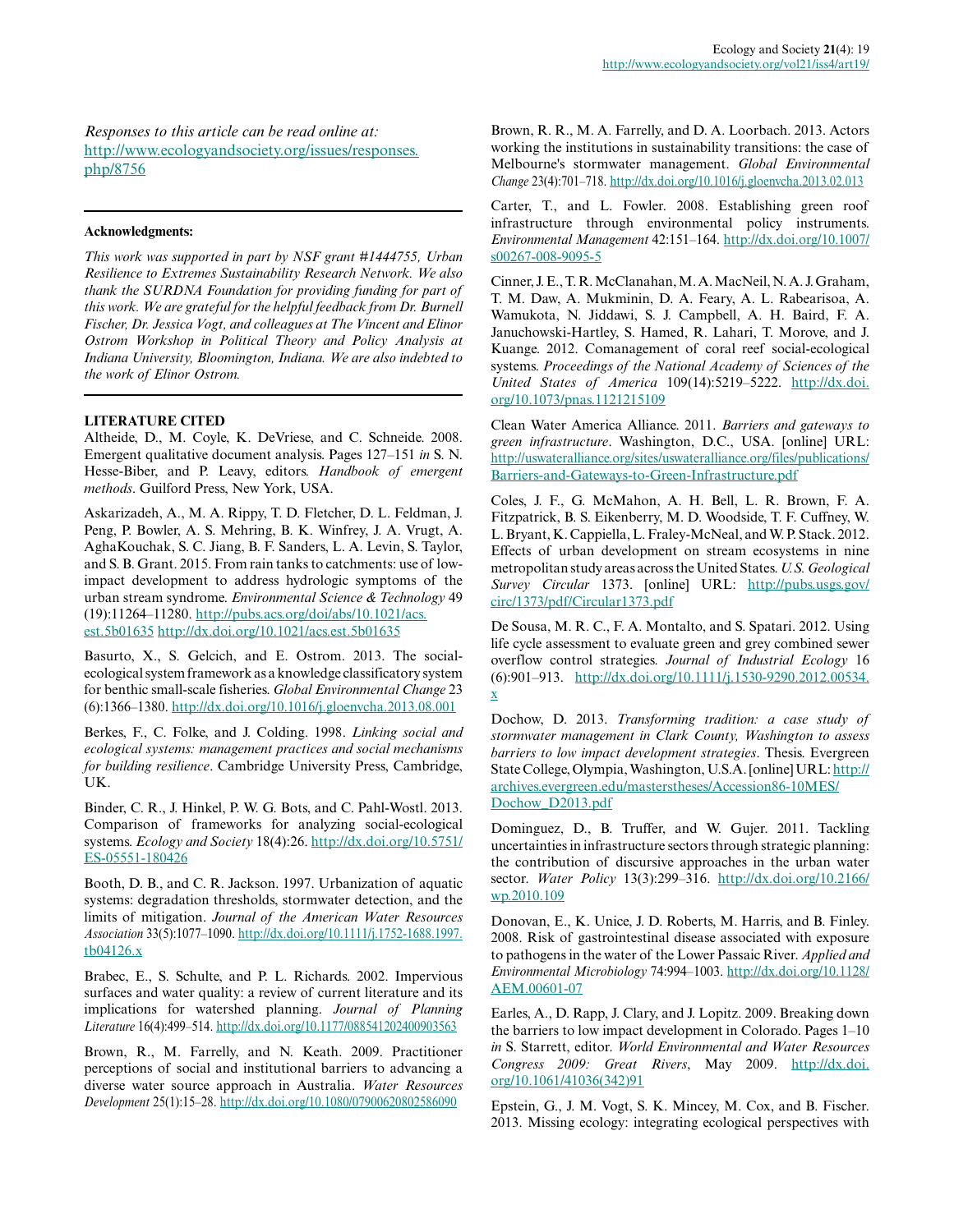the social-ecological system framework. *International Journal of the Commons* 7(2):432–453. [http://dx.doi.org/10.18352/ijc.371](http://dx.doi.org/10.18352%2Fijc.371)

Ferguson, B. C., R. R. Brown, and A. Deletic. 2013. Diagnosing transformative change in urban water systems: theories and frameworks. *Global Environmental Change* 23(1):264–280. [http://](http://dx.doi.org/10.1016%2Fj.gloenvcha.2012.07.008) [dx.doi.org/10.1016/j.gloenvcha.2012.07.008](http://dx.doi.org/10.1016%2Fj.gloenvcha.2012.07.008) 

Fleischman, F., K. Boenning, G. A. Garcia-Lopez, S. Mincey, M. Schmitt-Harsh, K. Daedlow, M. C. Lopez, X. Basurto, B. Fischer, and E. Ostrom. 2010. Disturbance, response, and persistence in self-organized forested communities: analysis of robustness and resilience in five communities in southern Indiana. *Ecology and Society* 15(4):9. [online] URL: [http://www.ecologyandsociety.](http://www.ecologyandsociety.org/vol15/iss4/art9/) [org/vol15/iss4/art9/](http://www.ecologyandsociety.org/vol15/iss4/art9/) 

Fletcher, T. D., W. Shuster, W. F. Hunt, R. Ashley, D. Butler, S. Arthur, S. Trowsdale, S. Barraud, A. Semadeni-Davies, J.-L. Bertrand-Krajewski, P. S. Mikkelsen, G. Rivard, M. Uhl, D. Dagenais, and M. Viklander. 2014. SUDS, LID, BMPs, WSUD and more – the evolution and application of terminology surrounding urban drainage. *Urban Water Journal* 12:1–18.

Flynn, C. D., C. I. Davidson, and J. Mahoney. 2014. Transformational changes associated with sustainable stormwater management practices in Onondaga County, New York. Pages 89–100 *in* J. Crittenden, C. Hendrickson, and B. Wallace, editors. *ICSI 2014: creating infrastructure for a sustainable world*. [http://](http://ascelibrary.org/doi/abs/10.1061/9780784478745.009) [ascelibrary.org/doi/abs/10.1061/9780784478745.009](http://ascelibrary.org/doi/abs/10.1061/9780784478745.009) 

Godwin, D., B. L. Parry, F. A. Burris, S. S. Chan, and A. Punton. 2008. *Barriers and opportunities for low impact development: case studies from three Oregon communities*. Oregon State University, Corvallis, Oregon, USA. [online] URL: [http://seagrant.](http://seagrant.oregonstate.edu/sites/default/files/sgpubs/onlinepubs/w06002.pdf) [oregonstate.edu/sites/default/files/sgpubs/onlinepubs/w06002.pdf](http://seagrant.oregonstate.edu/sites/default/files/sgpubs/onlinepubs/w06002.pdf)

Gooré Bi, E., F. Monette, and J. Gasperi. 2015. Analysis of the influence of rainfall variables on urban effluents concentrations and fluxes in wet weather. *Journal of Hydrology* 523:320–332. [http://dx.doi.org/10.1016/j.jhydrol.2015.01.017](http://dx.doi.org/10.1016%2Fj.jhydrol.2015.01.017) 

Gutiérrez, N. L., R. Hilborn, and O. Defeo. 2011. Leadership, social capital and incentives promote successful fisheries. *Nature* 470(7334):386–389. [http://dx.doi.org/10.1038/nature09689](http://dx.doi.org/10.1038%2Fnature09689)

Hatt, B. E., T. D. Fletcher, C. J. Walsh, and S. L. Taylor. 2004. The influence of urban density and drainage infrastructure on the concentrations and loads of pollutants in small streams. *Environmental Management* 34:112–124. [http://dx.doi.org/10.1007/](http://dx.doi.org/10.1007%2Fs00267-004-0221-8) [s00267-004-0221-8](http://dx.doi.org/10.1007%2Fs00267-004-0221-8) 

Holling, C. S., and L. H. Gunderson. 2002. *Panarchy: understanding transformations in human and natural systems*. Island Press, Washington D.C., USA.

Jensen, M. A. 2008. *Feasibility of rainwater harvesting for urban water management in Salt Lake City*. Thesis. University of Utah, Salt Lake City, Utah, USA. [online] URL: [http://content.lib.utah.](http://content.lib.utah.edu/utils/getfile/collection/etd2/id/1406/filename/image) [edu/utils/getfile/collection/etd2/id/1406/filename/image](http://content.lib.utah.edu/utils/getfile/collection/etd2/id/1406/filename/image) 

Lassiter, R. 2007. *An assessment of impediments to low-impact development in the Virginia portion of the Chesapeake Bay watershed*. Thesis. Virginia Commonwealth University, Richmond, Virginia, USA. [online] URL: [http://scholarscompass.](http://scholarscompass.vcu.edu/cgi/viewcontent.cgi?article=1891&context=etd) [vcu.edu/cgi/viewcontent.cgi?article=1891&context=etd](http://scholarscompass.vcu.edu/cgi/viewcontent.cgi?article=1891&context=etd) 

Leslie, H. M., X. Basurto, M. Nenadovic, L. Sievanen, K. C. Cavanaugh, J. J. Cota-Nieto, B. E. Erisman, E. Finkbeiner, G. Hinojosa-Arango, M. Moreno-Báez, and S. Nagavarapu, S. M. W. Reddy, A. RodrÃguezf, K. Siegel, J. J. Ulibarria-Valenzuela, A. Hudson Weaver, and O. Aburto-Oropeza. 2015. Operationalizing the social-ecological systems framework to assess sustainability. *Proceedings of the National Academy of Sciences of the United States of America* 112(19):5979–5984. [http://dx.doi.org/10.1073/pnas.1414640112](http://dx.doi.org/10.1073%2Fpnas.1414640112)

Madden, S. A. 2010. *Choosing green over gray: Philadelphia's innovative stormwater infrastructure plan*. Thesis. Massachusetts Institute of Technology, Cambridge, Massachusetts, USA. [online] URL: [http://www.mit.edu/afs.new/athena/dept/cron/](http://www.mit.edu/afs.new/athena/dept/cron/project/urban-sustainability/Stormwater_Sarah%20Madden/sarahmadden_thesis_MIT.pdf) [project/urban-sustainability/Stormwater\\_Sarah%20Madden/](http://www.mit.edu/afs.new/athena/dept/cron/project/urban-sustainability/Stormwater_Sarah%20Madden/sarahmadden_thesis_MIT.pdf) [sarahmadden\\_thesis\\_MIT.pdf](http://www.mit.edu/afs.new/athena/dept/cron/project/urban-sustainability/Stormwater_Sarah%20Madden/sarahmadden_thesis_MIT.pdf)

Marshall, G. 2015. A social-ecological systems framework for food systems research: accommodating transformation systems and their products. *International Journal of the Commons* 9:881– 908. [http://dx.doi.org/10.18352/ijc.587](http://dx.doi.org/10.18352%2Fijc.587) 

McGinnis, M. D., and E. Ostrom. 2014. Social-ecological framework: initial changes and continuing challenges. *Ecology and Society* 19(2):30. [online] URL: [http://dx.doi.org/10.5751/](http://dx.doi.org/10.5751%2FES-06387-190230) [ES-06387-190230](http://dx.doi.org/10.5751%2FES-06387-190230)

Melosi, M. V. 1999. *The sanitary city: urban infrastructure in American from colonial times to the present*. Johns Hopkins University Press, Baltimore, Maryland, USA.

Nagendra, H., and E. Ostrom. 2014. Applying the socialecological system framework to the diagnosis of urban lake commons in Bangalore, India. *Ecology and Society* 19(2):67. [http://dx.doi.org/10.5751/ES-06582-190267](http://dx.doi.org/10.5751%2FES-06582-190267) 

National Research Council. 2009. *Urban stormwater management in the United States*. National Academies Press, Washington, D. C., USA [online] URL: [http://www.nap.edu/catalog/12465/](http://www.nap.edu/catalog/12465/urban-stormwater-management-in-the-united-states) [urban-stormwater-management-in-the-united-states](http://www.nap.edu/catalog/12465/urban-stormwater-management-in-the-united-states) 

Novotny, V., J. Ahern, and P. Brown. 2010. *Water centric sustainable communities: planning, retrofitting and building the next urban environment*. John Wiley & Sons, Hoboken, New Jersey, USA. [http://dx.doi.org/10.1002/9780470949962](http://dx.doi.org/10.1002%2F9780470949962) 

Nowacek, D., E. Nelson, and J. Petchenik. 2003. *Social and institutional barriers to stormwater infiltration*. Wisconsin Department of Natural Resources-Bureau of Integrated Science Services. [online] URL: [http://www.kitsaplid.org/resources/](http://www.kitsaplid.org/resources/Barriers_to_SW_Infiltration.pdf) Barriers to SW Infiltration.pdf

Ostrom, E. 2007. A diagnostic approach for going beyond panaceas. *Proceedings of the National Academy of Sciences of the United States of America* 104(39):15181–15187. [http://dx.doi.](http://dx.doi.org/10.1073%2Fpnas.0702288104) [org/10.1073/pnas.0702288104](http://dx.doi.org/10.1073%2Fpnas.0702288104) 

Ostrom, E. 2009. A general framework for analyzing sustainability of social-ecological systems. *Science* 325 (5939):419–422. [http://dx.doi.org/10.1126/science.1172133](http://dx.doi.org/10.1126%2Fscience.1172133)

Ostrom, E., M. Cox, and E. Schlager. 2014. An assessment of the institutional analysis and development framework. Pages 267– 306 *in* P. A. Sabatier, and C. Weible, editors. *Theories of the Policy Process*. Third edition. Westview Press, Colorado, USA.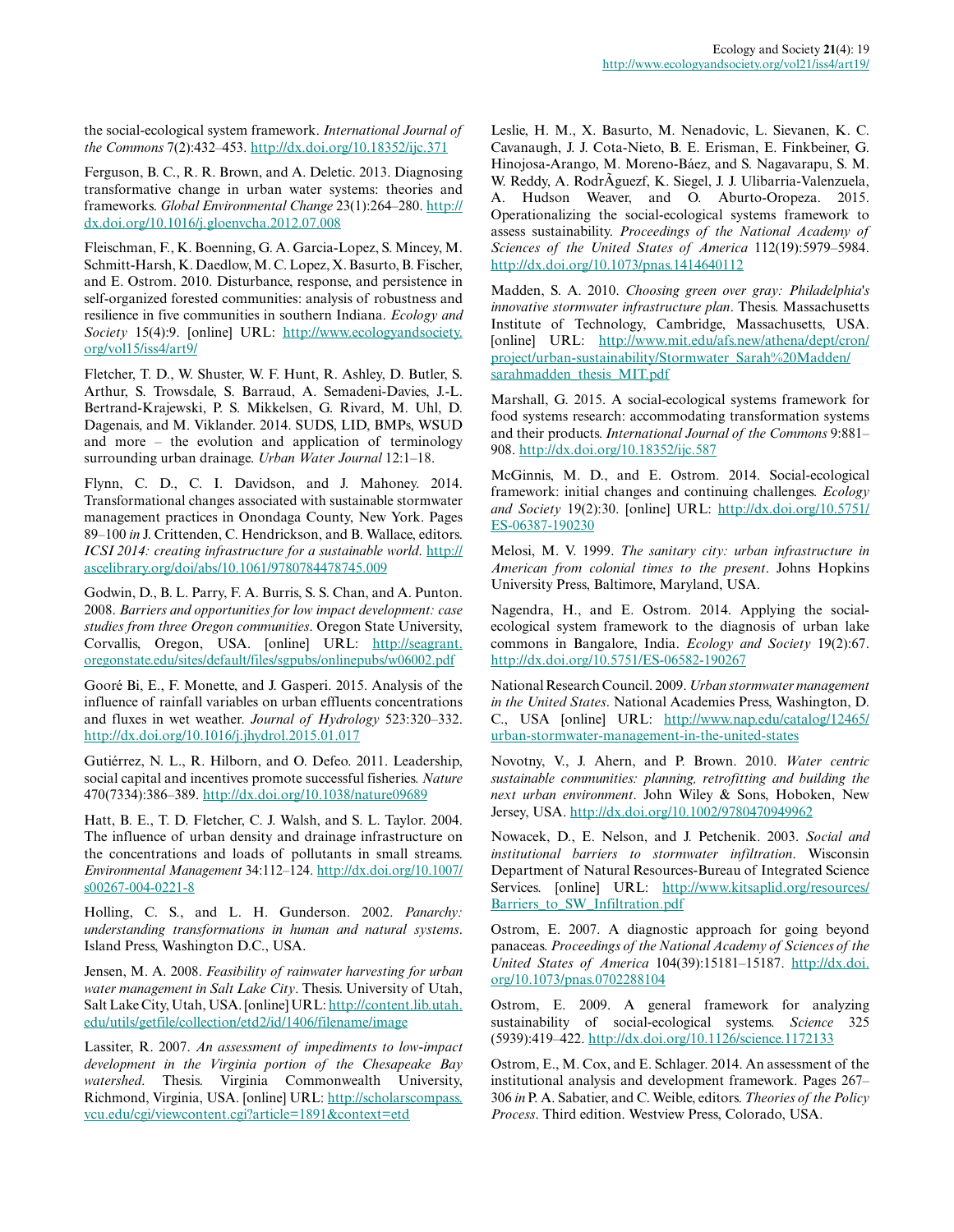Pahl-Wostl, C. 2007. Transitions towards adaptive management of water facing climate and global change. *Water Resources Management* 21(1):49–62. [http://dx.doi.org/10.1007/s11269-006-9040-4](http://dx.doi.org/10.1007%2Fs11269-006-9040-4) 

Pahl-Wostl, C., G. Holtz, B. Kastens, and C. Knieper. 2010. Analyzing complex water governance regimes: the management and transition framework. *Environmental Science & Policy* 13 (7):571–581. [http://dx.doi.org/10.1016/j.envsci.2010.08.006](http://dx.doi.org/10.1016%2Fj.envsci.2010.08.006)

Parikh, P., M. A. Taylor, T. Hoagland, H. Thurston, and W. Shuster. 2005. Application of market mechanisms and incentives to reduce stormwater runoff: an integrated hydrologic, economic and legal approach. *Environmental Science & Policy* 8(2):133–144. [http://dx.doi.org/10.1016/j.envsci.2005.01.002](http://dx.doi.org/10.1016%2Fj.envsci.2005.01.002) 

Partelow, S., and C. Boda. 2015. A modified diagnostic socialecological system framework for lobster fisheries: case implementation and sustainability assessment in Southern California. *Ocean & Coastal Management* 114:204–217. [http://dx.](http://dx.doi.org/10.1016%2Fj.ocecoaman.2015.06.022) [doi.org/10.1016/j.ocecoaman.2015.06.022](http://dx.doi.org/10.1016%2Fj.ocecoaman.2015.06.022) 

Pyke, C., M. P. Warren, T. Johnson, J. LaGro Jr., J. Scharfenberg, P. Groth, R. Freed, W. Schroeer, and E. Main. 2011. Assessment of low impact development for managing stormwater with changing precipitation due to climate change. *Landscape and Urban Planning* 103(2):166–173. [http://dx.doi.org/10.1016/j.](http://dx.doi.org/10.1016%2Fj.landurbplan.2011.07.006) [landurbplan.2011.07.006](http://dx.doi.org/10.1016%2Fj.landurbplan.2011.07.006) 

Roy, A. H., and W. D. Shuster. 2009. Assessing impervious surface connectivity and applications for watershed management. *Journal of the American Water Resources Association* 45(1):198–209. [http://dx.doi.org/10.1111/j.1752-1688.2008.00271.x](http://dx.doi.org/10.1111%2Fj.1752-1688.2008.00271.x) 

Roy, A. H., S. J. Wenger, T. D. Fletcher, C. J. Walsh, A. R. Ladson, W. D. Shuster, H. W. Thurston, and R. R. Brown. 2008. Impediments and solutions to sustainable, watershed-scale urban stormwater management: lessons from Australia and the United States. *Environmental Management* 42(2):344–359. [http://dx.doi.](http://dx.doi.org/10.1007%2Fs00267-008-9119-1) [org/10.1007/s00267-008-9119-1](http://dx.doi.org/10.1007%2Fs00267-008-9119-1)

Ruppert, T., and M. Clark. 2009. Understanding and overcoming legal and administrative barriers to LID: a Florida case study. Pages 1–10 *in* N. She and M. Char, editors. *Low impact development for urban ecosystem and habitat protection*. International Low Impact Development Conference 2008, Seattle, Washington, USA, November 16–19, 2008. [http://dx.doi.](http://dx.doi.org/10.1061%2F41009%28333%2950) [org/10.1061/41009\(333\)50](http://dx.doi.org/10.1061%2F41009%28333%2950)

Salkin, P. E. 2009. Sustainability and land use planning: greening state and local land use plans and regulations to address climate change challenges and preserve resources for future generations. *William and Mary Environmental Law and Policy Review* 34:121.

Shuster, W. D., S. Dadio, P. Drohan, R. Losco, and J. Shaffer. 2014. Residential demolition and its impact on vacant lot hydrology: implications for the management of stormwater and sewer system overflows. *Landscape and Urban Planning* 125:48– 56. [http://dx.doi.org/10.1016/j.landurbplan.2014.02.003](http://dx.doi.org/10.1016%2Fj.landurbplan.2014.02.003) 

Shuster, W. D., and A. S. Garmestani. 2015. Adaptive exchange of capitals in urban water resources management: an approach to sustainability? *Clean Technologies and Environmental Policy* 17 (6):1393–1400. [http://dx.doi.org/10.1007/s10098-014-0886-5](http://dx.doi.org/10.1007%2Fs10098-014-0886-5)

Siglin, D. D. 2012. *Municipal use of green stormwater infrastructure in the Delaware River Basin: barriers, drivers, and opportunities for implementation*. Thesis. Pennsylvania State

University, Pennsylvania, USA. [online] URL: [https://etda.](https://etda.libraries.psu.edu/paper/15290/12231) [libraries.psu.edu/paper/15290/12231](https://etda.libraries.psu.edu/paper/15290/12231) 

Smith, V. H., G. D. Tilman, and J. C. Nekola. 1999. Eutrophication: impacts of excess nutrient inputs on freshwater, marine, and terrestrial ecosystems. *Environmental Pollution* 100:179–196. [http://dx.doi.org/10.1016/S0269-7491\(99\)00091-3](http://dx.doi.org/10.1016%2FS0269-7491%2899%2900091-3)

Stockwell, A. 2009. *Analysis of barriers to low impact development in the North Coast Redwood Region, California*. Thesis. Humboldt State University, Arcata, California, USA. [online] URL: [http://](http://humboldt-dspace.calstate.edu/bitstream/handle/2148/595/stockwell_thesis_2.12.10_FINAL2.pdf?sequence=1) [humboldt-dspace.calstate.edu/bitstream/handle/2148/595/](http://humboldt-dspace.calstate.edu/bitstream/handle/2148/595/stockwell_thesis_2.12.10_FINAL2.pdf?sequence=1) [stockwell\\_thesis\\_2.12.10\\_FINAL2.pdf?sequence=1](http://humboldt-dspace.calstate.edu/bitstream/handle/2148/595/stockwell_thesis_2.12.10_FINAL2.pdf?sequence=1)

Tarr, J. A. 1979. The separate vs. combined sewer problem: a case study in urban technology design choice. *Journal of Urban History* 5(3):308–339.

Tzoulas, K., K. Korpela, S. Venn, V. Yli-Pelkonen, A. Kaźmierczak, J. Niemela, and P. James. 2007. Promoting ecosystem and human health in urban areas using green infrastructure: a literature review. *Landscape and Urban Planning* 81(3):167–178. [http://dx.doi.org/10.1016/j.landurbplan.2007.02.001](http://dx.doi.org/10.1016%2Fj.landurbplan.2007.02.001) 

United States Environmental Protection Agency (USEPA). 2004. Report to Congress: impacts and control of CSOs and SSOs. No. EPA 833-R-04-001.

Villarreal, E. L., A. Semadeni-Davies, and L. Bengtsson. 2004. Inner city stormwater control using a combination of best management practices. *Ecological Engineering* 22:279–298. [http://](http://dx.doi.org/10.1016%2Fj.ecoleng.2004.06.007) [dx.doi.org/10.1016/j.ecoleng.2004.06.007](http://dx.doi.org/10.1016%2Fj.ecoleng.2004.06.007)

Vogt, J. M., G. B. Epstein, S. K. Mincey, B. C. Fischer, and P. McCord. 2015. Putting the "E" in SES: unpacking the ecology in the Ostrom social-ecological system framework. *Ecology and Society* 20(1):55. [http://dx.doi.org/10.5751/ES-07239-200155](http://dx.doi.org/10.5751%2FES-07239-200155)

Walker, B., C. S. Holling, S. R. Carpenter, and A. Kinzig. 2004. Resilience, adaptability and transformability in social-ecological systems. *Ecology and Society* 9(2):5. [online] URL: [http://www.](http://www.ecologyandsociety.org/vol9/iss2/art5/) [ecologyandsociety.org/vol9/iss2/art5/](http://www.ecologyandsociety.org/vol9/iss2/art5/)

Walsh, C. J. 2004. Protection of in-stream biota from urban impacts: minimise catchment imperviousness or improve drainage design? *Marine & Freshwater Research* 55(3):317–326. [http://dx.doi.org/10.1071/mf03206](http://dx.doi.org/10.1071%2Fmf03206)

Walsh, C. J., T. D. Fletcher, and A. R. Ladson. 2005. Stream restoration in urban catchments through redesigning stormwater systems: looking to the catchment to save the stream. *Journal of the North American Benthological Society* 24(3):690–705. [http://](http://dx.doi.org/10.1899%2F04-020.1) [dx.doi.org/10.1899/04-020.1](http://dx.doi.org/10.1899%2F04-020.1)

Wendel, H. E. W., J. A. Downs, and J. R. Mihelcic. 2011. Assessing equitable access to urban green space: the role of engineered water infrastructure. *Environmental Science & Technology* 45:6728– 6734. [http://dx.doi.org/10.1021/es103949f](http://dx.doi.org/10.1021%2Fes103949f)

Wiek, A., and K. L. Larson. 2012. Water, people, and sustainability—a systems framework for analyzing and assessing water governance regimes. *Water Resource Management* 26 (11):3153–3171. [http://dx.doi.org/10.1007/s11269-012-0065-6](http://dx.doi.org/10.1007%2Fs11269-012-0065-6) 

Winz, I., S. Trowsdale, and G. Brierley. 2014. Understanding barrier interactions to support the implementation of sustainable urban water management. *Urban Water Journal* 11(6):497–505. [http://dx.doi.org/10.1080/1573062x.2013.832777](http://dx.doi.org/10.1080%2F1573062x.2013.832777)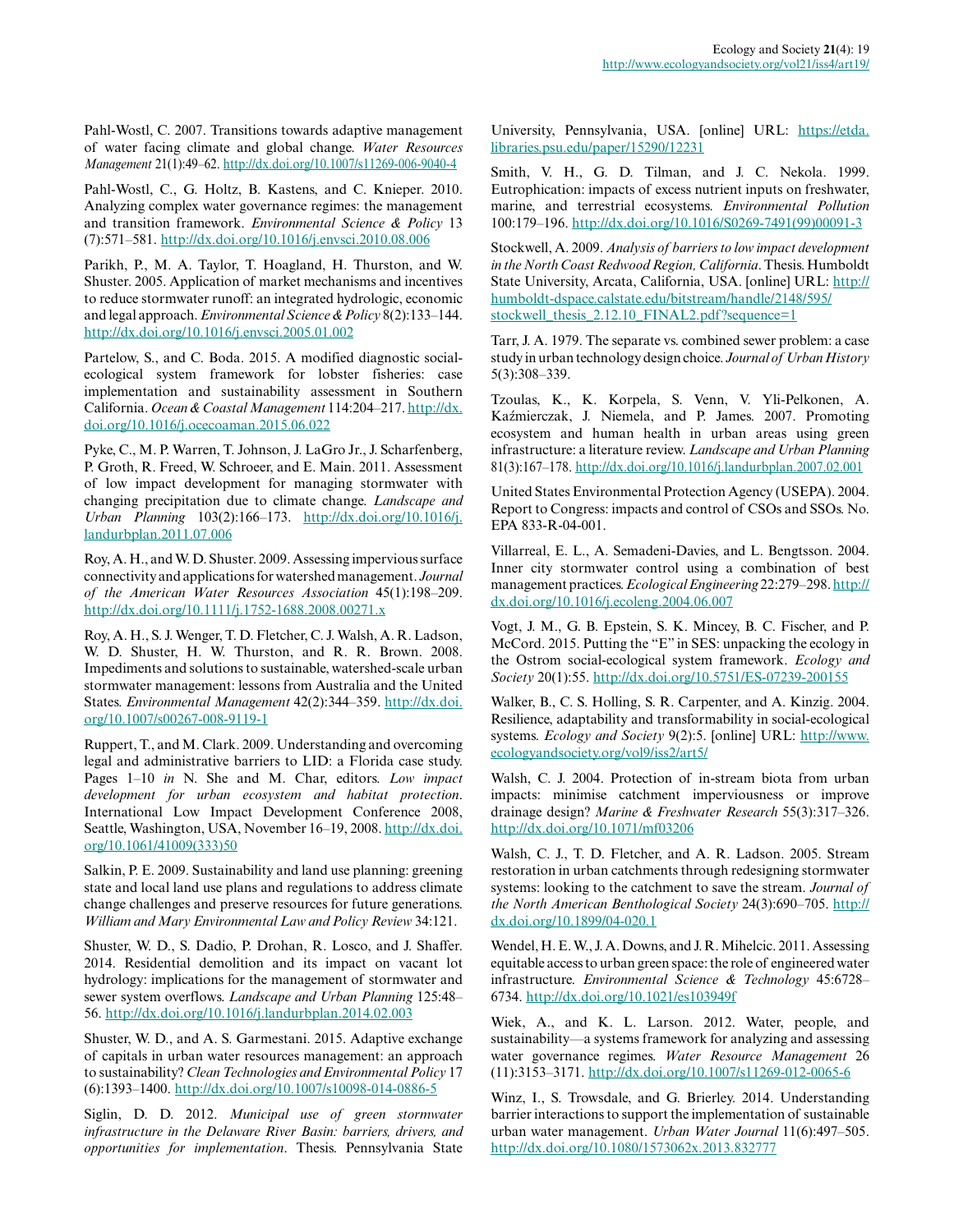# **APPENDIX 1**. Modified social-ecological system framework for urban stormwater systems with working definitions and references. **Supplemental Information**

Table 1: Modified framework for green infrastructure adoption in urban stormwater social-ecological systems. References provided as working definitions and illustrative examples from the literature. **Tier Level**

|                                                 | <b>Attribute</b>                                    | <b>Working Definition</b>                                                                                                                                      | <b>Definition</b><br>References <sup>†</sup> , and<br><b>Select Illustrative</b><br>Examples <sup>1</sup>                                                          |
|-------------------------------------------------|-----------------------------------------------------|----------------------------------------------------------------------------------------------------------------------------------------------------------------|--------------------------------------------------------------------------------------------------------------------------------------------------------------------|
| Se- Th- Fo- Fifth<br>cond ird<br>ur-<br>th      |                                                     |                                                                                                                                                                |                                                                                                                                                                    |
| <b>Ecological Rules (ER)</b>                    |                                                     | The broader context of laws, theories, and Epstein et al.<br>principles developed in the natural<br>sciences                                                   | $(2013)^{t}$                                                                                                                                                       |
| ER <sub>1</sub>                                 | <b>Physical rules</b>                               | Laws, theories, and principles of or<br>relating to nature and properties of<br>matter and energy                                                              |                                                                                                                                                                    |
| ER <sub>2</sub>                                 | <b>Chemical rules</b>                               | Laws, theories, and principles of or<br>relating to composition, structure,<br>properties, and change of matter                                                |                                                                                                                                                                    |
| ER3                                             | <b>Biological rules</b>                             | Laws, theories, and principles of or<br>relating to living organisms                                                                                           |                                                                                                                                                                    |
| Social, economic, and political settings<br>(S) |                                                     | The broader context within which the<br>governance system per se is located,<br>including the effects of market dynamics<br>and cultural change                | McGinnis $(2011)$ <sup>†</sup>                                                                                                                                     |
| S <sub>1</sub>                                  | Economic<br>development                             | Efforts that seek to improve the economic<br>well-being and quality of life for a<br>community                                                                 | Madden $(2010)^{\ddagger}$ ,<br>Winz et al.<br>$(2014)^{\ddagger}$                                                                                                 |
| S2<br>S3                                        | Demographic<br>trends<br><b>Political stability</b> | Developments and changes in human<br>populations<br>Degree of durability and integrity of a<br>current government regime                                       | Travaline et al.<br>$(2015)^{\ddagger}$                                                                                                                            |
| S <sub>4</sub>                                  | Government<br>policies                              | Sets forth policies that address public<br>issues related to, or otherwise effect,<br>stormwater flows                                                         | Roy et al. $(2008)^{\ddagger}$ ,<br>Dunn $(2010)^{\ddagger}$ ,<br>Dochow $(2013)^{\ddagger}$ ,<br>Holloway et al.<br>$(2014)^{\ddagger}$                           |
| S <sub>5</sub>                                  |                                                     | Market incentives Policies that incentivize certain<br>stormwater management approaches                                                                        | Carter and<br>Fowler $(2008)^{\ddagger}$ ,<br>Dunn $(2010)^{\ddagger}$ ,<br>Clean Water<br>America Alliance<br>$(2011)^{\ddagger}$ , Dochow<br>$(2013)^{\ddagger}$ |
| S <sub>6</sub>                                  | Media<br>organization                               | Characteristics of entities engaged in<br>disseminating information to the general<br>public through mass communication<br>channels                            | Madden $(2010)^{\ddagger}$ ,<br>Cettner et al.<br>$(2014)$ <sup>b</sup>                                                                                            |
| S7                                              | <b>Technology</b>                                   | Broader cultural settings and<br>development context that affect the<br>technologies regularly used by actors in<br>their interactions with the resource units | Clean Water<br>America Alliance<br>$(2011)^{\ddagger}$ , Siglin<br>$(2012)^{\ddagger}$ , Cettner et<br>al. $(2014b)^{\ddagger}$                                    |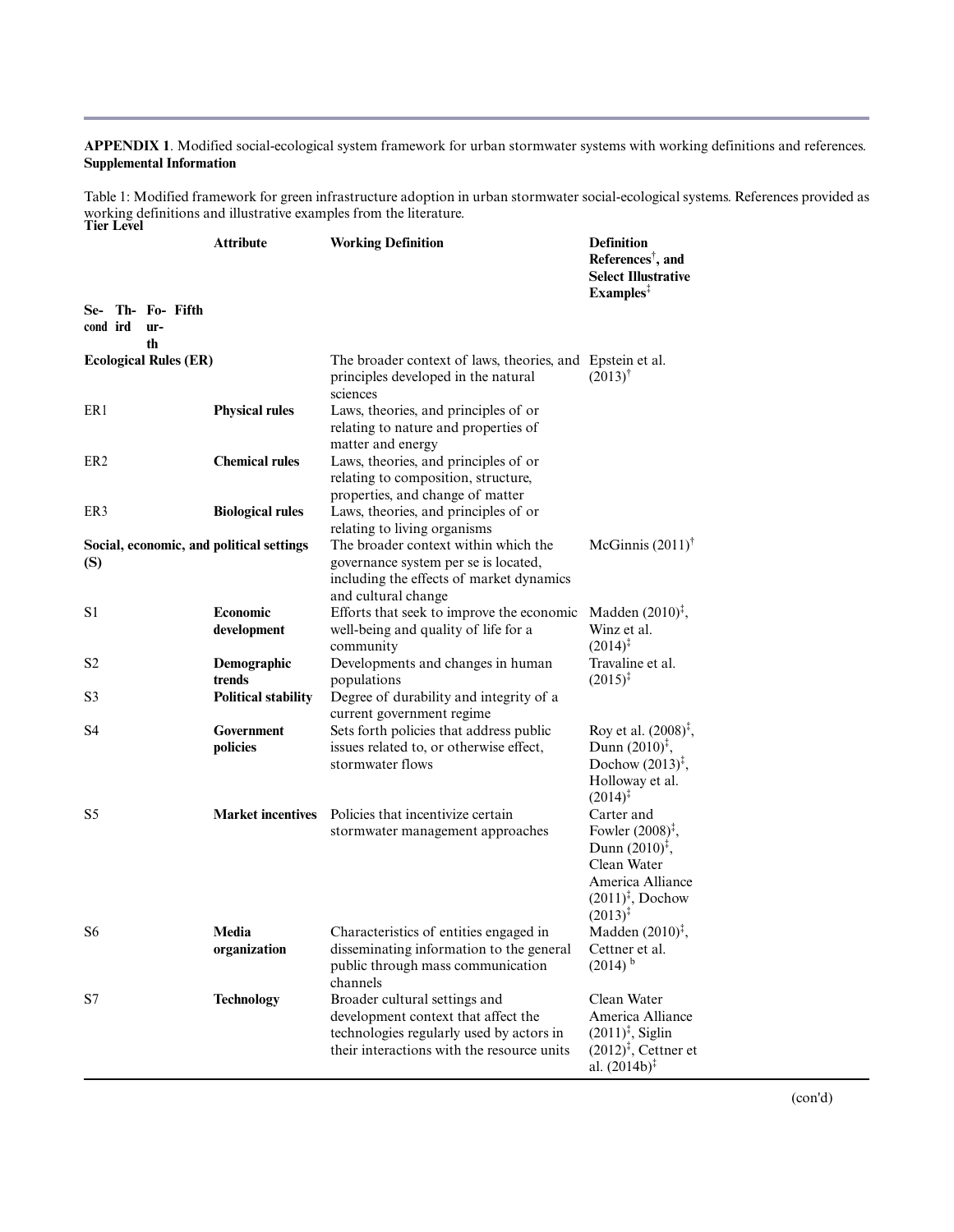| <b>Resource Units (RU)</b>   |                                            | Characteristics of the units extracted<br>from a resource system, which can then be<br>consumed or used as an input in<br>production or exchanged for other goods<br>or services. | McGinnis $(2011)$ <sup>†</sup>                                                                                                   |
|------------------------------|--------------------------------------------|-----------------------------------------------------------------------------------------------------------------------------------------------------------------------------------|----------------------------------------------------------------------------------------------------------------------------------|
| $R -$<br>U1                  | <b>Resource unit</b><br>mobility           | Ability for resource units to move<br>throughout the resource system                                                                                                              |                                                                                                                                  |
| R-                           | Growth or                                  | Absolute or relative descriptions of                                                                                                                                              | Basurto et al.                                                                                                                   |
| U <sub>2</sub>               | replacement rate                           | changes in quantities (x) of resource units<br>over time $(t)$                                                                                                                    | $(2013)^{\dagger}$ , Clean<br>Water America<br>Alliance $(2011)^{\ddagger}$                                                      |
| $R -$<br>U3                  | <b>Interaction among</b><br>resource units | Interactions among resource units during<br>different time periods affecting the<br>future structure of the population                                                            | Basurto et al.<br>$(2013)^{\dagger}$                                                                                             |
| $R -$<br>U4                  | <b>Economic value</b>                      | Value of resource units in relation to the<br>portfolio of resources available to<br>actors                                                                                       | Basurto et al.<br>$(2013)^{\dagger}$ , Clean<br>Water America<br>Alliance $(2011)^{\ddagger}$                                    |
| $R -$<br>U <sub>5</sub>      | Number of units                            | Amount of individual resource units in<br>resource system                                                                                                                         |                                                                                                                                  |
| $R-$                         | <b>Distinctive</b>                         | Characteristics that can be identified in                                                                                                                                         | Basurto et al.                                                                                                                   |
| U6                           | markings                                   | resource units and affect actors' behavior<br>toward them                                                                                                                         | $(2013)^{\dagger}$                                                                                                               |
| $R -$                        | <b>Spatial and</b>                         | Allocation patterns of resource units                                                                                                                                             | Basurto et al.                                                                                                                   |
| U7                           | temporal<br>distribution                   | across a geographic area in a particular<br>time period                                                                                                                           | $(2013)^{\dagger}$                                                                                                               |
| <b>Resource systems (RS)</b> |                                            | The biophysical system from which<br>resource units are extracted and through<br>which the levels of the focal resource are<br>regenerated by natural dynamic processes           | McGinnis $(2011)$ <sup>†</sup>                                                                                                   |
| RS1                          | <b>Sector</b>                              | Characteristic(s) of a resource system that Ostrom $(2007)^{\dagger}$<br>distinguishes it from other resource<br>systems                                                          |                                                                                                                                  |
| RS <sub>2</sub>              | <b>Clarity of system</b><br>boundaries     | Biophysical characteristics that make<br>feasible for actors to determine where the<br>resource system starts or ends                                                             | Basurto et al.<br>$(2013)^{\dagger}$                                                                                             |
| RS3                          | Size of resource                           | Absolute or relative descriptions of the                                                                                                                                          | Basurto et al.                                                                                                                   |
|                              | system                                     | spatial extent of a resource system                                                                                                                                               | $(2013)^{\dagger}$                                                                                                               |
| RS4                          | Human-<br>constructed<br>facilities        | Facilities produced by actors that affect<br>the resource system                                                                                                                  |                                                                                                                                  |
| RS-                          | Locations                                  | Spatial extent where facilities are                                                                                                                                               | Perez-Pedini et al.                                                                                                              |
| 4.1                          |                                            | constructed by actors                                                                                                                                                             | $(2005)^{\ddagger}$ , Montalto<br>et al. $(2013)^{\ddagger}$ ,                                                                   |
|                              |                                            |                                                                                                                                                                                   | Askarizadeh et al.<br>$(2015)^{\ddagger}$                                                                                        |
| $R -$                        |                                            | Potential facilities Availability of suitable locations for                                                                                                                       | Clean Water                                                                                                                      |
| S4-<br>.1.1                  |                                            | potential facilities                                                                                                                                                              | America Alliance<br>$(2011)^{\ddagger}$ , Hammitt<br>$(2010)^{\ddagger}$ , Shuster et<br>al. $(2014)^{\ddagger}$                 |
| $RS-$<br>4.2                 | Functionality                              | Degree to which stormwater management Nowacek et al.<br>facilities achieve desired outcomes                                                                                       | $(2003)^{\ddagger}$ , Siglin<br>$(2012)^{\ddagger}$ , Keeley et<br>al. $(2013)^{\ddagger}$ , Flynn<br>et al. $(2014)^{\ddagger}$ |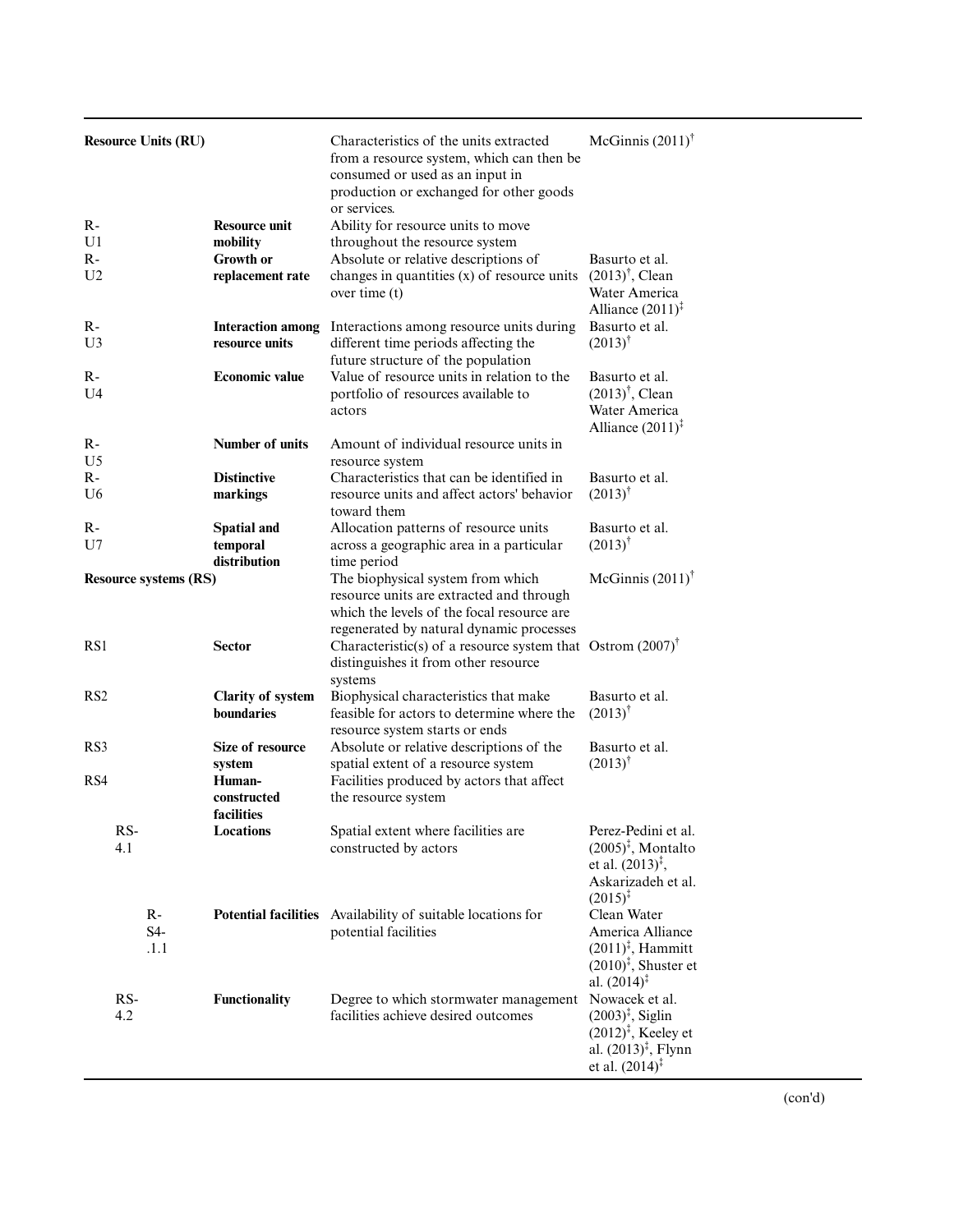| RS <sub>5</sub>        |                         | <b>Productivity of</b><br>system                              | Rate of generation of resource units                                                                                                                                        | Clean Water<br>America Alliance<br>$(2011)^{\ddagger}$ ,<br>Askarizadeh et al.<br>$(2015)^{\ddagger}$                                                                          |
|------------------------|-------------------------|---------------------------------------------------------------|-----------------------------------------------------------------------------------------------------------------------------------------------------------------------------|--------------------------------------------------------------------------------------------------------------------------------------------------------------------------------|
| RS <sub>6</sub>        |                         | Equilibrium<br>properties                                     | Characterization of the type of attractor<br>of a resource system along a range from<br>one to multiple (chaotic) attractors                                                |                                                                                                                                                                                |
|                        | $RS-$<br>6.3            | Frequency/timing<br>of disturbances                           | Characterization of extreme events (e.g.,<br>intense wet weather events)                                                                                                    | Madden $(2010)^{\ddagger}$ ,<br>Clean Water<br>America Alliance<br>$(2011)^{\ddagger}$ , Keeley et<br>al. $(2013)^{\ddagger}$ ,<br>Cettner et al.<br>$(2014a)^{\ddagger}$      |
| RS7<br>RS <sub>8</sub> |                         | <b>Predictability of</b><br>system dynamics<br><b>Storage</b> | Degree to which actors are able to<br>forecast or identify patterns in<br>environmentally driven variability on<br>recruitment<br>Degree to which the resource units can be | Basurto et al.<br>$(2013)^{\dagger}$ ,<br>Askarizadeh et al.<br>$(2015)^{\ddagger}$                                                                                            |
|                        | $RS-$<br>8.1            | characteristics<br>Soil<br>characteristics                    | retained or detained<br>Hydrologic characteristics of soils                                                                                                                 | Nowacek et al.<br>$(2003)^{\ddagger}$ , Clean<br>Water America<br>Alliance $(2011)^{\ddagger}$ ,<br>Shuster et al.<br>$(2014)^{\ddagger}$ , Rhea et<br>al. $(2014)^{\ddagger}$ |
|                        | RS-<br>8.2              | <b>Impervious</b><br>surface area                             | Amount of system coverage by materials<br>that inhibit water infiltration                                                                                                   | Dietz and<br>Clausen $(2008)^{\ddagger}$ ,<br>Roy and Shuster<br>$(2009)^{\ddagger}$ , Kertesz et<br>al. $(2014)^{\ddagger}$                                                   |
| RS <sub>9</sub>        |                         | Location                                                      | Spatial and temporal extent where<br>resource units are found by actors                                                                                                     | Hammitt $(2010)^{\bar{t}}$ ,<br>Madden $(2010)^{\ddagger}$ ,<br>Askarizadeh et al.<br>$(2015)^{\ddagger}$                                                                      |
| $RS-$<br>10            |                         |                                                               | Ecosystem history Past interactions that affect current<br>actors' behaviors and stormwater<br>management plans                                                             |                                                                                                                                                                                |
|                        | RS-<br>10.3             | Human use and<br>disturbance                                  | Past interactions in which actors have<br>greatly degraded resource system quality                                                                                          | Shandas and<br>Messer, $(2008)^{\ddagger}$ ,<br>Hammitt $(2010)^{\ddagger}$ ,<br>Madden $(2010)^{\ddagger}$ ,<br>Flynn et al.<br>$(2014)^{\ddagger}$                           |
|                        | Governance systems (GS) |                                                               | The prevailing set of processes or<br>institutions through which the rules<br>shaping the behavior of the actors are set<br>and revised                                     | McGinnis $(2011)$ <sup>†</sup>                                                                                                                                                 |
| GS1                    |                         | Policy area                                                   | Rule systems tailored for a particular area<br>of knowledge, geography, or time                                                                                             | Basurto et al.<br>$(2013)^{\dagger}$ , Holloway<br>et al. $(2014)^{\ddagger}$                                                                                                  |
| GS <sub>2</sub>        |                         | Geographical<br>scale of<br>governance system                 | Defined area that participates in, or is<br>subject to, the system of governance                                                                                            | McGinnis and<br>Ostrom $(2014)^{\dagger}$ ,<br>Nowacek et al.<br>$(2003)^{\ddagger}$ , Siglin<br>$(2012)^{\ddagger}$ , Stockwell<br>$(2009)^{\ddagger}$                        |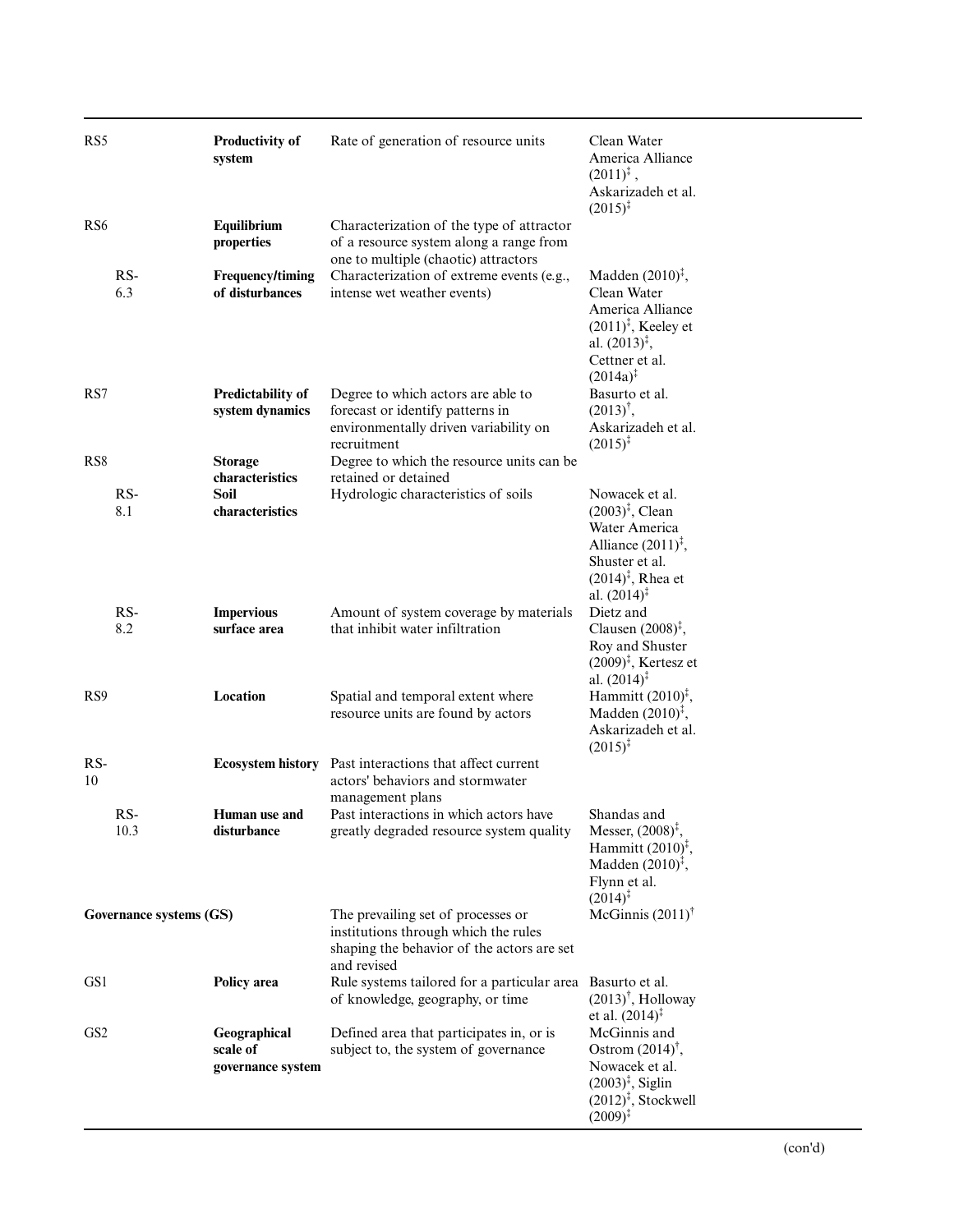| GS3             |                          |                       |                | Population                                         | Defined group of people that participates<br>in, or is subject to, the system of                                                                                                                                                                                                                         | McGinnis and<br>Ostrom $(2014)$ <sup>†</sup>                                                                                                  |
|-----------------|--------------------------|-----------------------|----------------|----------------------------------------------------|----------------------------------------------------------------------------------------------------------------------------------------------------------------------------------------------------------------------------------------------------------------------------------------------------------|-----------------------------------------------------------------------------------------------------------------------------------------------|
| GS4             |                          |                       |                | <b>Regime type</b>                                 | governance<br>Specifies the logic upon which the<br>overarching governance system is                                                                                                                                                                                                                     | McGinnis and<br>Ostrom $(2014)$ <sup>†</sup>                                                                                                  |
| GS <sub>5</sub> |                          |                       |                | <b>Rule-making</b><br>organizations                | organized<br>Institutions recognized by external actors<br>and/or authorities that facilitate formal<br>structured interactions among actors<br>affected by these institutions                                                                                                                           | McGinnis and<br>Ostrom $(2014)$ <sup>†</sup>                                                                                                  |
|                 | $G-$<br>S5.1             |                       |                | Number of<br>organizations                         | Number of organizations affecting<br>decision-making processes related to<br>stormwater management in the watershed                                                                                                                                                                                      | Madden $(2010)^{\ddagger}$ ,<br>(Shuster et al.,<br>$2008$ <sup>‡</sup> Hammitt<br>$(2010)^{\ddagger}$ , Keeley et<br>al. $(2013)^{\ddagger}$ |
|                 | $G-$<br>S <sub>5.2</sub> |                       |                | <b>Institutional</b><br>diversity                  | Degree of variation represented among<br>rule-making organizations (including<br>public sector, private sector,<br>nongovernmental, community-based, or<br>hybrid organizations)                                                                                                                         | Stockwell $(2009)^{\ddagger}$ ,<br>Hammitt $(2010)^{\ddagger}$ ,<br>Keeley et al.<br>$(2013)^{\ddagger}$                                      |
|                 | $G-$<br>S5.3             |                       |                | Economic<br>resources                              | Funds available to an organization that<br>are used for the creation, operation and<br>maintenance of the stormwater<br>management program. Funds may be<br>generated through a variety of means<br>such as a variety of taxes, service charges,<br>exactions, assessments, grants, loans, and<br>bonds. | Debo and Reese<br>$(2003)^{\dagger}$ , (Clean<br>Water America<br>Alliance $(2011)^{\ddagger}$ ,<br>Keeley et al.<br>$(2013)^{1}$             |
|                 | $G-$<br>S5.4             |                       |                | <b>Human resources</b>                             | Human capital available to an<br>organization for the creation, operation<br>and maintenance of the stormwater<br>management program.                                                                                                                                                                    | Roy et al. $(2008)^{\ddagger}$ ,<br>Stockwell $(2009)^{\ddagger}$ ,<br>Winz et al.<br>$(2014)^{\ddagger}$                                     |
| GS <sub>6</sub> |                          |                       |                | <b>Rules-in-use</b>                                | Regulations or principles that specify the<br>values of the working components of an<br>action situation, each of which has<br>emerged as the outcome of interactions in<br>an adjacent action situation at a different<br>level of analysis or arena of choice.                                         | Ostrom et al.<br>$(1994)^{\dagger}$ , Clean<br>Water America<br>Alliance $(2011)^{\ddagger}$ ,<br>Winz et al.<br>$(2014)^{\ddagger}$          |
|                 | $G-$<br>S6.1             |                       |                | Operational-<br>choice rules                       | Set of regulations or principles governing<br>the implementation of practical decisions<br>by individuals authorized or allowed to<br>take these actions, often as a result of<br>collective choice processes                                                                                            | McGinnis<br>$(2011)^{\dagger}$ , Hammitt<br>$(2010)^{\ddagger}$                                                                               |
|                 |                          | $G-$<br>$S6-$<br>.1.1 |                | <b>Stormwater</b><br>ordinances and<br>regulations | Sets forth public policies directly related<br>to drainage, flood control, and water<br>quality aspects of stormwater, as well as<br>the legal framework for permitting<br>implementation of the controls.                                                                                               | Debo and Reese<br>$(2003)^{\dagger}$ , Hammitt<br>$(2010)^{\ddagger}$ , Madden<br>$(2010)^{\ddagger}$ , Siglin<br>$(2012)^{\ddagger}$         |
|                 |                          |                       | GS6.-<br>1.1.1 | <b>Technical basis</b>                             | Performance standards, design criteria<br>and information provided by rule-making<br>organizations to assist designers in<br>complying with ordinances and<br>regulations.                                                                                                                               | Debo and Reese<br>$(2003)^{\dagger}$ , Roy et al.<br>$(2008)^{\ddagger}$ , Hammitt<br>$(2010)^{\ddagger}$ , Dochow<br>$(2013)^{\ddagger}$     |
|                 |                          |                       | GS6.-<br>1.1.2 | Administrative<br>apparatus                        | Required procedures, such as approvals,<br>permits, and inspections, to ensure that<br>measures meet technical and legal<br>requirements                                                                                                                                                                 | Debo and Reese<br>$(2003)^{\dagger}$ , Jaffe et<br>al. $(2010)^{\ddagger}$ ,<br>Kulkarni, $(2012)^{\ddagger}$ ,<br>Dochow $(2013)^{\ddagger}$ |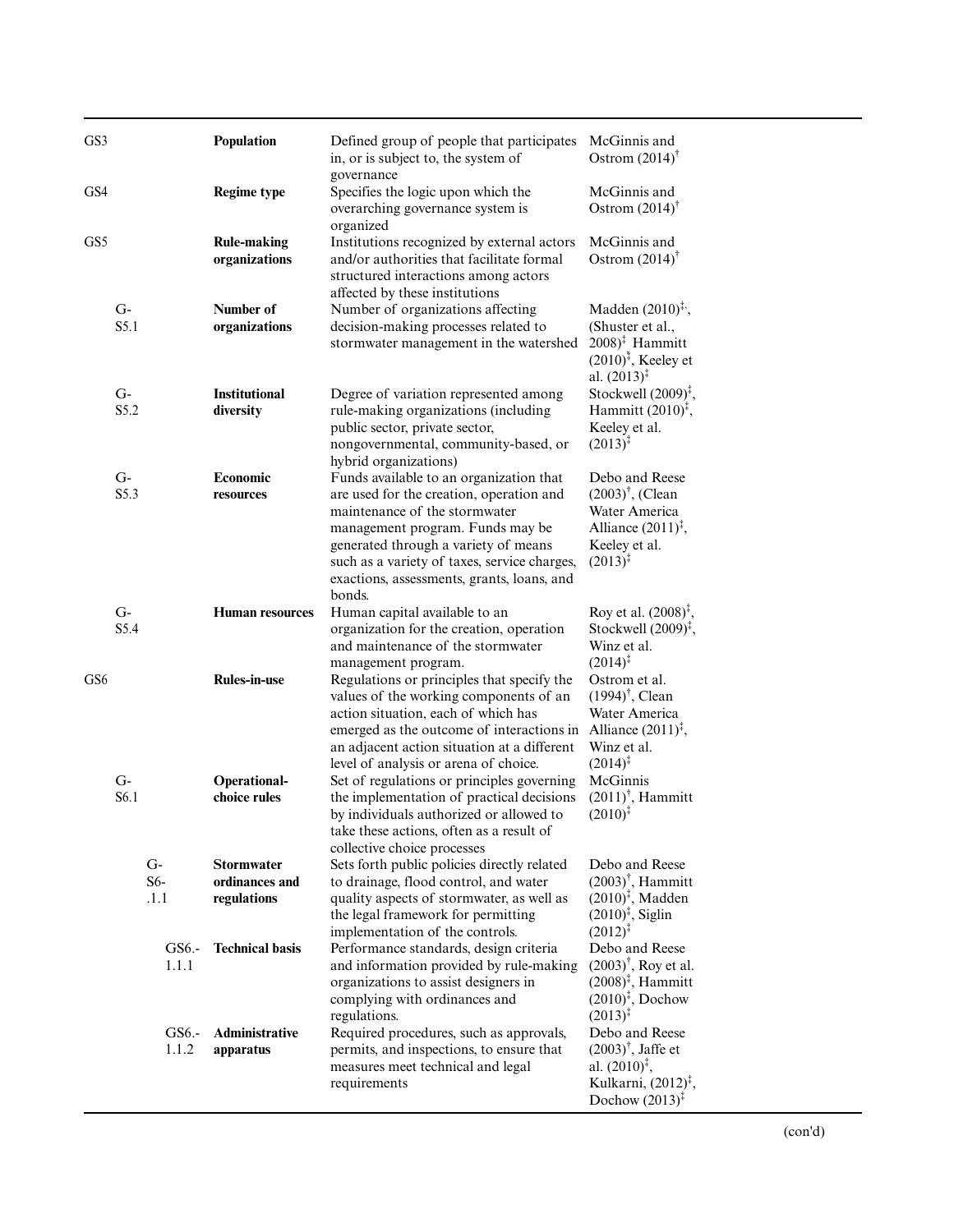|     |              | GS6.-<br>1.1.3        | <b>Enforcement</b><br>provisions                  | Procedures for penalties (such as<br>sanctions) applied to rule violators                                                                                                                                                    | Dunn $(2010)^{\ddagger}$ ,<br>Hammitt $(2010)^{\ddagger}$<br>Jaffe et al. $(2010)^{\ddagger}$                                                                                                |
|-----|--------------|-----------------------|---------------------------------------------------|------------------------------------------------------------------------------------------------------------------------------------------------------------------------------------------------------------------------------|----------------------------------------------------------------------------------------------------------------------------------------------------------------------------------------------|
|     |              | $G-$<br>$S6-$<br>.1.2 | <b>Stormwater utility</b><br>funding scheme       | Premise that urban drainage systems are<br>public systems                                                                                                                                                                    | Debo and Reese<br>$(2003)^{\dagger}$ , (Fletcher<br>et al., $2011$ <sup><math>\ddagger</math></sup> ,<br>Keeley et al.<br>$(2013)^{\ddagger}$                                                |
|     |              | GS6.-<br>1.2.1        | <b>Price instrument</b>                           | Fee or tax collected from ratepayers (e.g.,<br>property owners) in exchange for demand<br>placed on stormwater system. May exist<br>as a stormwater user fee or runoff charge.                                               | Debo and Reese<br>$(2003)^{\dagger}$ ,<br>(Thurston et al.,<br>$(2003)^{\ddagger}$ , Parikh et<br>al. $(2005)^{\dagger}$ ,<br>Hammitt $(2010)^{\ddagger}$                                    |
|     |              | $GS6. -$<br>1.2.2     | <b>Credits or fee</b><br>reductions               | Mechanism to reduce utility fees. Can be<br>derived though several bases, including<br>the class of property, location within<br>watershed, or activities on the property<br>that reduce stormwater impacts.                 | Debo and Reese<br>$(2003)^{\dagger}$ , Carter<br>and Fowler<br>$(2008)^{\ddagger}$ ,<br>(Thurston et al.,<br>$2010$ <sup><math>\ddagger</math></sup> , Kertesz et<br>al. $(2014)^{\ddagger}$ |
|     |              | $G-$<br>$S6-$<br>.1.3 | <b>Stormwater</b><br>management plans             | Comprehensive management plan<br>outlining regulations, outcome criteria,<br>technical approaches, financing strategies,<br>and engineering design manuals                                                                   | Madden $(2010)^{\ddagger}$ ,<br>Kulkarni, (2012) <sup>‡</sup><br>Keeley et al.<br>$(2013)^{\ddagger}$                                                                                        |
|     |              | GS6.-<br>1.3.1        | <b>Operation</b> and<br>maintenance<br>procedures | Specifies responsibilities, objectives,<br>standards, approaches, and protocols<br>related to the operation and maintenance<br>of stormwater management infrastructure                                                       | Nowacek et al.<br>$(2003)^{\ddagger}$ , Clean<br>Water America<br>Alliance $(2011)^{\ddagger}$ ,<br>Montalto et al.<br>$(2013)^{\ddagger}$                                                   |
|     |              | $G-$<br>$S6-$<br>.1.4 | <b>Related</b><br>regulations                     | Sets forth public policies that affect the<br>implementation of decisions related to<br>stormwater management (e.g., zoning<br>codes, building codes).                                                                       | Lassiter $(2007)^{\ddagger}$ ,<br>Carter and<br>Fowler $(2008)^{\ddagger}$ ,<br>Hammitt $(2010)^{\ddagger}$                                                                                  |
|     | $G-$<br>S6.2 |                       | <b>Collective-choice</b><br>rules                 | Set of regulations or principles governing<br>institution creation and policy decision-<br>making by actors who are authorized (or<br>allowed) to do so, often as a result of<br>constitutional-choice processes             | McGinnis $(2011)$ <sup>†</sup>                                                                                                                                                               |
|     | $G-$<br>S6.3 |                       | <b>Constitutional-</b><br>choice rules            | Set of regulations or principles governing<br>the processes though which collective-<br>choice stormwater management<br>procedures are defined and legitimized,<br>often resulting in a state or federal<br>guideline or law | McGinnis<br>$(2011)^{\dagger}$ , Dunn<br>$(2010)^{\ddagger}$ , Winz et<br>al. $(2014)^{\ddagger}$                                                                                            |
| GS7 |              |                       | <b>Property-rights</b><br>systems                 | Systems of interrelated rights that<br>determine which actors have been<br>authorized to carry out which actions<br>with respect to a specified good or service                                                              | McGinnis $(2011)$ <sup>†</sup>                                                                                                                                                               |
|     | $G-$<br>S7.1 |                       | <b>Watercourse law</b>                            | Water laws pertaining to water within a<br>defined watercourse                                                                                                                                                               | Debo and Reese<br>$(2003)^{\dagger}$ , Holloway<br>et al. $(2014)^{\ddagger}$                                                                                                                |
|     |              | $G-$<br>$S7-$<br>.1.1 | <b>Prior</b><br>appropriation<br>doctrine         | Private water laws that are established by<br>the date when beneficial uses were first<br>initiated and tied to place and type of use,<br>not location.                                                                      | Debo and Reese<br>$(2003)^{\dagger}$ , Jensen<br>$(2008)^{\ddagger}$ , LaBadie<br>$(2010)^{\ddagger}$ , Salkin<br>$(2009)^{\ddagger}$                                                        |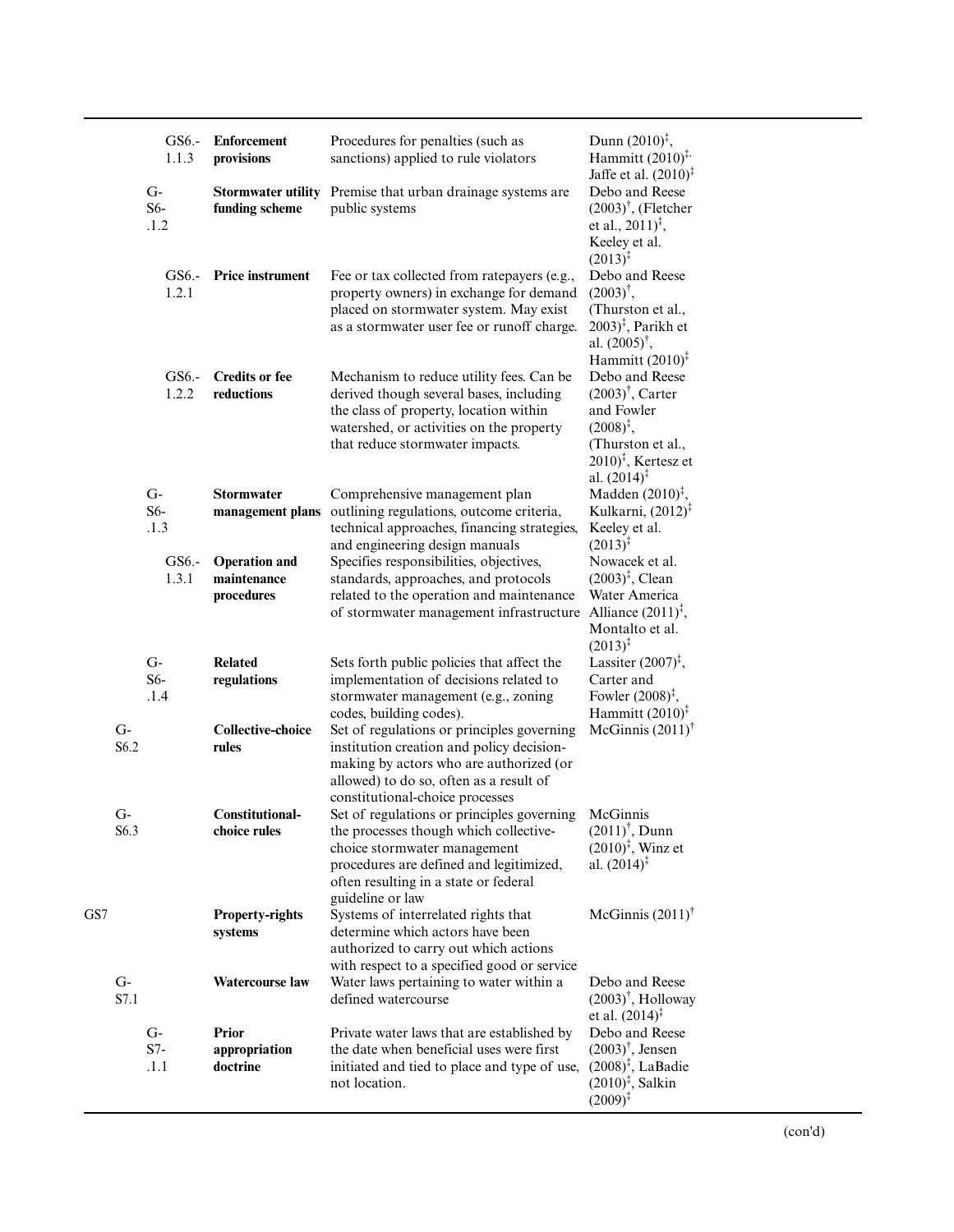| GS <sub>8</sub> |                    | <b>Repertoire of</b><br>norms and<br>strategies | Collection of actions and behaviors that<br>actors regularly use, as shaped by the<br>broader social and cultural setting                                                                                                              | McGinnis and<br>Ostrom $(2014)^{\dagger}$ ,<br>Cettner et al.<br>$(2014a)^{\ddagger}$ , Cote<br>and Wolfe $(2014)^{\ddagger}$                                  |
|-----------------|--------------------|-------------------------------------------------|----------------------------------------------------------------------------------------------------------------------------------------------------------------------------------------------------------------------------------------|----------------------------------------------------------------------------------------------------------------------------------------------------------------|
|                 | $G-$<br>S8.1       | <b>Diversity</b>                                | Degree of diversity in norms and<br>strategies related to stormwater<br>management decisions                                                                                                                                           | Nowacek et al.<br>$(2003)^{\ddagger}$ , Hammitt<br>$(2010)^{\ddagger}$ , Madden<br>$(2010)^{\ddagger}$ , Winz et<br>al. $(2014)^{\ddagger}$                    |
|                 | $G-$<br>S8.2       | <b>Risk tolerance</b>                           | Degree to which actors are willing to take<br>action in spite of uncertainties                                                                                                                                                         | (Singh, $2006$ <sup>†</sup> ,<br>Olorunkiya et al.<br>$(2012)^{\ddagger}$ , Cettner et<br>al. $(2014a)^{\ddagger}$                                             |
| GS9             |                    |                                                 | Network structure The connections among the rule-making<br>organizations and the population subject<br>to these rules                                                                                                                  | McGinnis and<br>Ostrom $(2014)$ <sup>a</sup> ,<br>Madden $(2010)^{\ddagger}$ ,<br>Cettner et al.<br>$(2014)^{\ddagger}$ , Winz et<br>al. $(2014a)^{\ddagger}$  |
|                 | $G-$<br>S9.1       | Horizontal                                      | Connections that link actors with each<br>other to act collectively for a common<br>purpose                                                                                                                                            | Shandas and<br>Messer, $(2008)^{\ddagger}$ ,<br>Madden $(2010)^{\ddagger}$ ,<br>Keeley et al.<br>$(2013)^{3}$                                                  |
|                 | $G-$<br>S9.2       | <b>Vertical</b>                                 | Connections that link actors with other<br>organizations across levels                                                                                                                                                                 | Hammitt $(2010)^{\ddagger}$ ,<br>Dochow $(2013)^{\ddagger}$ ,<br>Keeley et al.<br>$(2013)^{\ddagger}$ , Shuster et<br>al. $(2008)^{\ddagger}$                  |
| $G-$<br>S10     | Actors(A)          | <b>Historical</b><br>continuity                 | The length of time for which a particular<br>form of governance has been in place<br>Attributes of the individuals or groups<br>that interact with resource units                                                                      | McGinnis and<br>Ostrom $(2014)$ <sup>†</sup><br>McGinnis and<br>Ostrom $(2014)$ <sup>†</sup>                                                                   |
| A1              |                    | Number of<br>relevant actors                    | Number of actors affecting decision-<br>making processes related to stormwater<br>management in the watershed                                                                                                                          | Madden $(2010)^{\ddagger}$ ,<br>Keeley et al.<br>$(2013)^{\ddagger}$ , Holloway<br>et al. $(2014)^{\ddagger}$                                                  |
| A <sub>2</sub>  |                    | Socioeconomic<br><i>attributes</i>              | Characteristics of actors related to social<br>and economic dimensions affecting<br>stormwater management plans                                                                                                                        | Hammitt $(2010)^{\ddagger}$ ,<br>Montalto et al.<br>$(2013)^{\ddagger}$ , Keeley et<br>al. $(2013)^{\ddagger}$ ,<br>Travaline et al.<br>$(2015)^{\ddagger}$    |
| A <sub>3</sub>  |                    | <b>History or past</b><br>experiences           | Past interactions that affect current<br>actors' behaviors and stormwater<br>management plans                                                                                                                                          | Montalto et al.<br>$(2013)^{\ddagger}$ , Baptiste<br>$(2014)^{\ddagger}$ , Baptiste<br>et al. $(2015)^{\ddagger}$ ,<br>Travaline et al.<br>$(2015)^{\ddagger}$ |
|                 | $A3-$<br>$\cdot$ 1 | <b>Experimentation</b>                          | Variations in use patterns to increase<br>knowledge of stormwater system<br>dynamics (e.g., demonstration projects)                                                                                                                    | Madden $(2010)^{\ddagger}$ ,<br>Shuster et al.,<br>$(2013)^{\ddagger}$ , Marks<br>$(2014)^{\ddagger}$                                                          |
|                 | $A3-$<br>$\cdot$   | Environmental<br>justice                        | Degree to which the development,<br>implementation, and enforcement of<br>stormwater management plans reflect a<br>fair treatment and meaningful<br>involvement of all people regardless of<br>race, color, national origin, or income | Perreault et al.<br>$(2012)^{\ddagger}$ , Flynn et<br>al. $(2014)^{\ddagger}$ , Wolch<br>et al. $(2014)^{\ddagger}$                                            |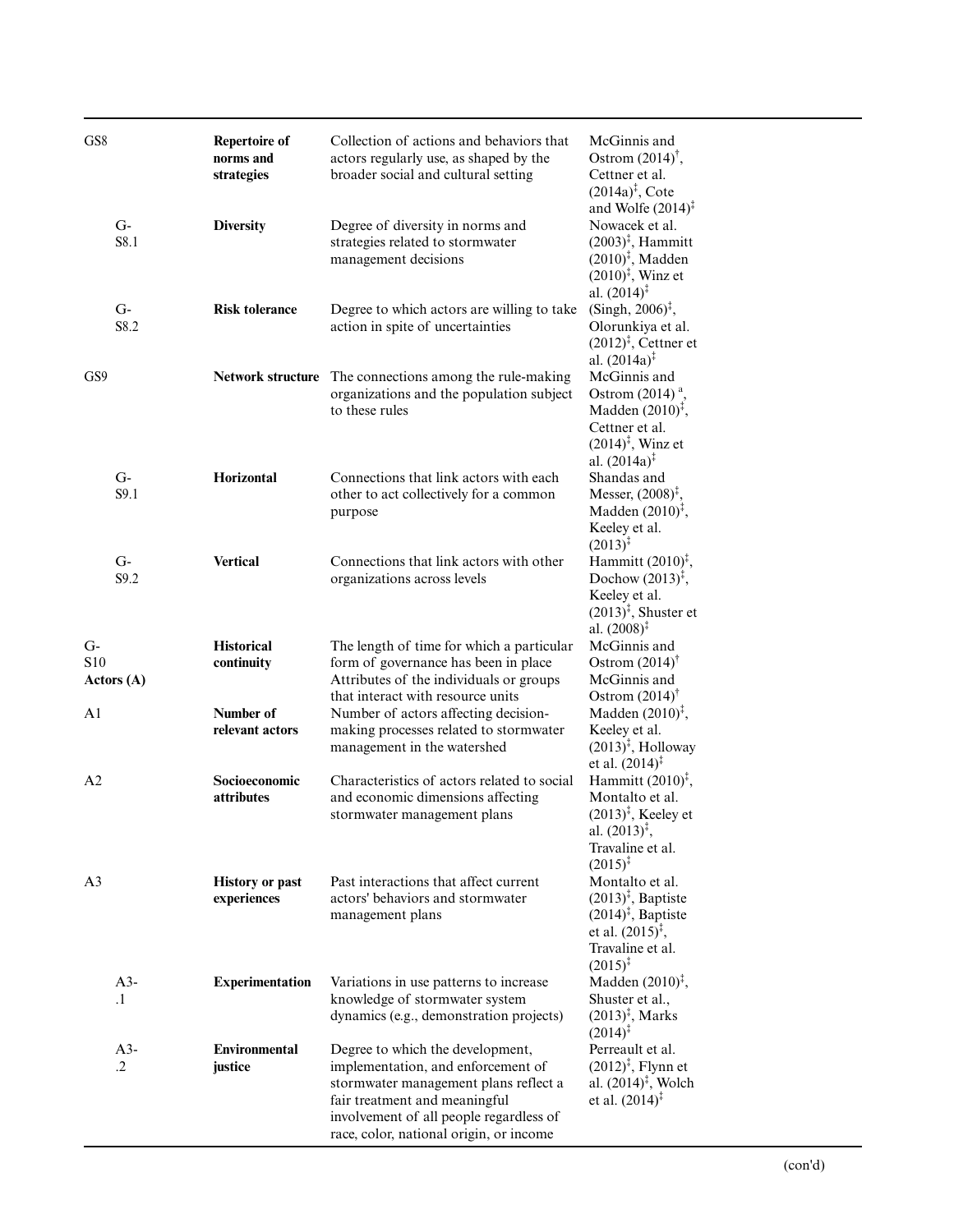| A <sub>4</sub> |                                          | Location                                                                      | Physical place where actors are in relation<br>to components of the resource system                                                                                                                                                                                                                                                                                       | Thurston et al.<br>$(2010)^{\ddagger}$                                                                                                                                                                    |
|----------------|------------------------------------------|-------------------------------------------------------------------------------|---------------------------------------------------------------------------------------------------------------------------------------------------------------------------------------------------------------------------------------------------------------------------------------------------------------------------------------------------------------------------|-----------------------------------------------------------------------------------------------------------------------------------------------------------------------------------------------------------|
| A <sub>5</sub> |                                          | Leadership/<br>entrepreneurship                                               | Actors who have skills useful to organize<br>collective action and are followed by their<br>peers/ Non-exertion of power particularly<br>of the public/                                                                                                                                                                                                                   | Hammitt $(2010)^{\ddagger}$ ,<br>Winz et al.<br>$(2014)^{\ddagger}$                                                                                                                                       |
|                | $A5-$<br>$\cdot$ 1                       | <b>Policy</b><br>entrepreneur                                                 | Individuals who introduce and advocate<br>for policy alternatives in many different<br>settings, and invest time and energy to<br>increase the chances for an idea to be                                                                                                                                                                                                  | Kingdon $(1995)^{\dagger}$ ,<br>Godwin et al.,<br>$(2008)^{\ddagger}$ , Madden<br>$(2010)^{\ddagger}$ , Flynn et                                                                                          |
|                | $A5-$<br>$\cdot$                         | <b>Policy community</b>                                                       | placed on the decision agenda<br>Group composed of specialists in a given<br>policy area developing policy alternatives                                                                                                                                                                                                                                                   | al. $(2014)^{\ddagger}$<br>Kingdon $(1995)^{\dagger}$ ,<br>Shandas and<br>Messer, $(2008)^{\ddagger}$ ,<br>Madden $(2010)^{\ddagger}$<br>Flynn et al.<br>$(2014)^{\ddagger}$                              |
| A6             |                                          | Norms (trust-<br>reciprocity) and<br>social capital                           | Degree by which one or several<br>individuals can draw upon or rely on<br>others for support or assistance in times<br>of need                                                                                                                                                                                                                                            | Hammitt $(2010)^{\ddagger}$ ,<br>Cettner et al.,<br>$(2014b)^{\ddagger}$ , Winz et<br>al. $(2014)^{\ddagger}$                                                                                             |
|                | $A6-$<br>$\cdot$ 1                       | <b>Trust</b>                                                                  | Measure of the extent to which members<br>of a community feel confident that other<br>members will not take maximum<br>advantage of their vulnerabilities and/or<br>live up to their agreements even if doing<br>so may not be in their immediate interest.                                                                                                               | McGinnis<br>$(2011)^{\dagger}$ , Nowacek<br>et al. $(2003)^{\ddagger}$ ,<br>Shandas and<br>Messer, $(2008)^{\ddagger}$ ,<br>Flynn et al.<br>$(2014)^{\ddagger}$ , Travaline<br>et al. $(2015)^{\ddagger}$ |
|                | $A6-$<br>$\cdot$                         | Reciprocity                                                                   | Norm of behavior that encourages<br>members of a group to cooperate with<br>others who have cooperated with them in<br>previous encounters.                                                                                                                                                                                                                               | McGinnis<br>$(2011)^{\dagger}$ , Shandas<br>and Messer,<br>$(2008)^{\ddagger}$ , Clean<br>Water America<br>Alliance $(2011)^{\ddagger}$                                                                   |
|                | $A6-$<br>$\cdot$ 3                       | Social capital                                                                | Resources that an individual can draw<br>upon in terms of relying on others to<br>provide support or assistance in times of<br>need, or a group's aggregate supply of<br>such potential assistance, as generated by<br>stable networks of important interactions<br>among members of that community.                                                                      | McGinnis<br>$(2011)^{\dagger}$ , Roy et al.<br>$(2008)^{\ddagger}$ , Dochow<br>$(2013)^{\ddagger}$ , Green et<br>al. $(2012)^{\ddagger}$                                                                  |
| A7             |                                          | <b>Knowledge of</b><br><b>SES/mental</b><br>models                            | Degree to which actors understand and<br>make sense of the characteristics and/or<br>dynamics of the SES                                                                                                                                                                                                                                                                  | Basurto et al.<br>$(2013)^{\dagger}$ , Clean<br>Water America<br>Alliance $(2011)^{\ddagger}$ ,                                                                                                           |
|                | $A7-$<br>$\cdot$ 1<br>A-<br>$7 -$<br>1.1 | <b>Types of</b><br>knowledge<br><b>Traditional</b><br>ecological<br>knowledge | Types of knowledge actors use to<br>understand SES<br>Degree to which actors make use of the<br>cumulative body of knowledge, practices<br>and beliefs evolving by adaptive processes<br>and handed down through generations by<br>cultural transmissions about the<br>relationship of living beings (including<br>humans) with one another and with their<br>environment | Berkes $(2012)^{\dagger}$ ,<br>Mbilinyi et al.,<br>$(2005)^{\ddagger}$ , Flynn et<br>al. $(2014)^{\ddagger}$ , Winz<br>et al. $(2014)^{\ddagger}$                                                         |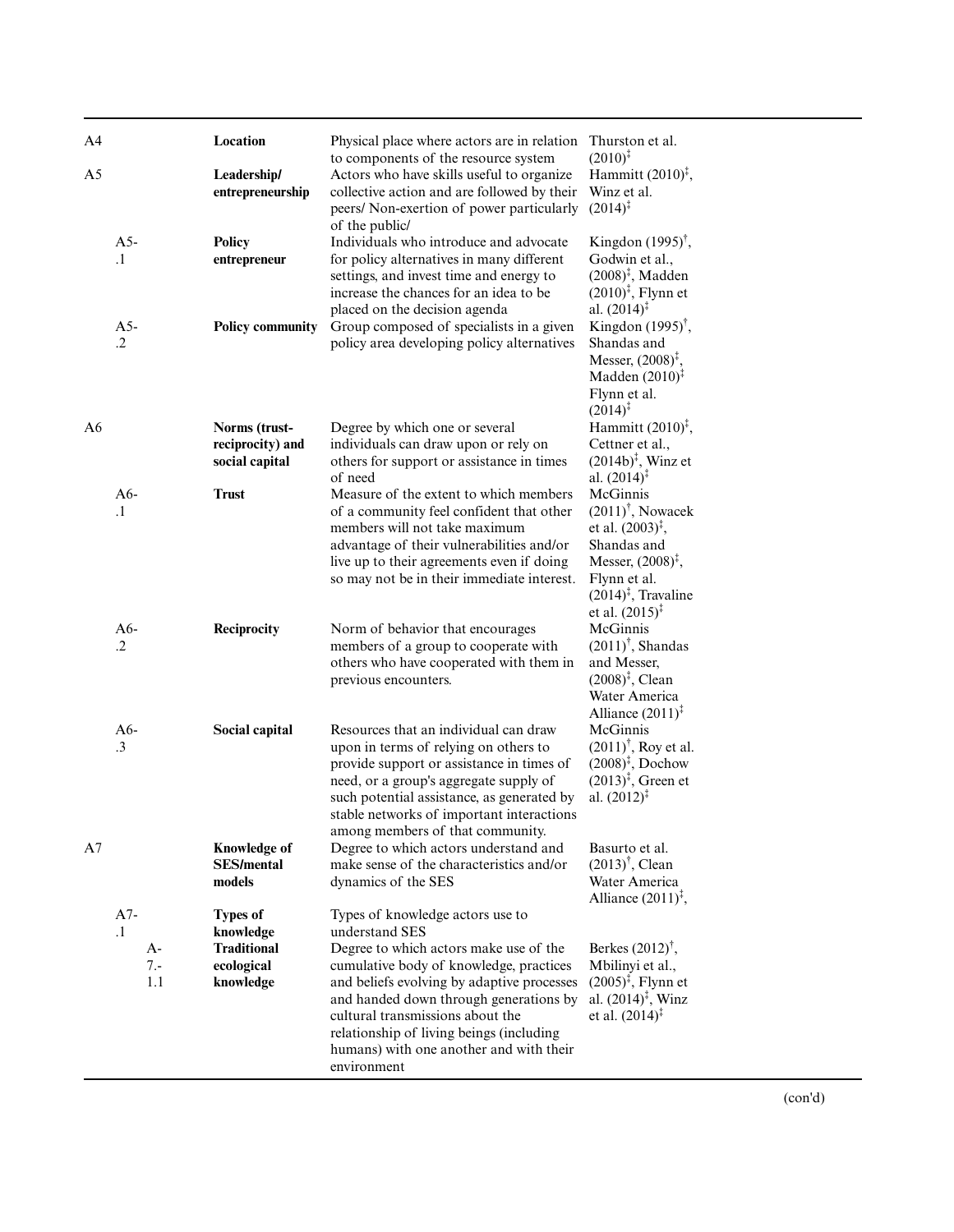|    |                     | $A-$<br>$7. -$<br>1.2 | Local ecological<br>knowledge                                        | Degree to which actors make use of<br>knowledge and beliefs held by a specific<br>group of people related to their<br>environment acquired over the lifetime of<br>individual generations | Olsson and Folke<br>$(2001)$ <sup>†</sup> McGarry<br>$(2007)^{\ddagger}$ , Winz et<br>al. $(2014)^{\ddagger}$ ,<br>Baptiste et al.<br>$(2015)^{\ddagger}$            |
|----|---------------------|-----------------------|----------------------------------------------------------------------|-------------------------------------------------------------------------------------------------------------------------------------------------------------------------------------------|----------------------------------------------------------------------------------------------------------------------------------------------------------------------|
|    |                     | A-<br>$7 -$<br>1.3    | <b>Technical</b><br>expertise                                        | Skills held by an actor related to specific<br>technologies                                                                                                                               | Hammitt $(2010)^{\ddagger}$ ,<br>Keeley et al.<br>$(2013)^{\ddagger}$ , Winz et<br>al. $(2014)^{\ddagger}$                                                           |
|    | $A7-$<br>$\cdot$ .2 |                       | <b>Mechanisms to</b><br>share knowledge                              | Practices allow actors to learn<br>characteristics of the resource at<br>sufficiently rapid rates leading to<br>behaviors affecting the state of the<br>resource                          | Thurston et al.<br>$(2010)^{\ddagger}$ , Dolowitz<br>et al. $(2012)^{\ddagger}$ ,<br>Green et al.<br>$(2012)^{\ddagger}$                                             |
| A8 | $A7-$<br>$\cdot$ 3  |                       | <b>Scale of mental</b><br>models<br><b>Importance of</b><br>resource | Representation of the physical extent of<br>actors' understanding regarding SES<br>characteristics and dynamics                                                                           | Madden $(2010)^{\ddagger}$ ,<br>Hellier $(2012)^{\ddagger}$ ,<br>(Cettner, 2012) <sup><math>\ddagger</math></sup><br>Siglin $(2012)^{\ddagger}$                      |
| A9 |                     |                       | (dependence)<br><b>Technology</b><br>available                       | Attributes of the stormwater technologies<br>available to actors                                                                                                                          | Clean Water<br>America Alliance<br>$(2011)^{\ddagger}$                                                                                                               |
|    | A9-<br>$\cdot$ 1    |                       | Ownership                                                            | Degree to which stormwater management<br>technologies are owned by various actors                                                                                                         | Thurston et al.<br>$(2010)^{\ddagger}$ , Montalto<br>et al. $(2013)^{\ddagger}$ ,<br>Flynn et al.<br>$(2014)^{\ddagger}$                                             |
|    | $A9-$<br>$\cdot$ .2 |                       | <b>Research support</b>                                              | Cumulative body of knowledge related to<br>a specific technology                                                                                                                          | Roy et al. $(2008)^{\ddagger}$ ,<br>Hammitt $(2010)^{\ddagger}$ ,<br>Clean Water<br>America Alliance<br>$(2011)^{\ddagger}$ , Dochow<br>$(2013)^{\ddagger}$          |
|    |                     | $A-$<br>$9 -$<br>2.1  | <b>Environmental</b><br>performance and<br><b>benefits</b>           | Extent of environmental outcomes<br>associated with a technology                                                                                                                          | Stockwell $(2009)^{\ddagger}$                                                                                                                                        |
|    |                     | $A9.2 -$<br>1.1       | <b>Stormwater</b><br>management                                      | Direct stormwater management control<br>associated with a technology                                                                                                                      | Carter and<br>Fowler $(2008)^{\ddagger}$<br>Clark and Pitt<br>$(2012)^{\ddagger}$ , Mayer et<br>al. $(2012)^{\ddagger}$ ,<br>Shuster and Rhea<br>$(2013)^{\ddagger}$ |
|    |                     | 1.2                   | A9.2.- Environmental<br>outcomes                                     | External environmental outcomes<br>associated with a technology                                                                                                                           | Carter and<br>Fowler $(2008)^{\ddagger}$ ,<br>Madden $(2010)^{\ddagger}$ ,<br>Wise et al.<br>$(2010)^{\ddagger}$ ,<br>Askarizadeh et al.<br>$(2015)^{\ddagger}$      |
|    |                     | A-<br>$9 -$<br>2.2    | <b>Social outcomes</b>                                               | Extent of social outcomes associated with Clean Water<br>a technology                                                                                                                     | America Alliance<br>$(2011)^{\ddagger}$ , Kondo et<br>al. $(2015)^{\ddagger}$                                                                                        |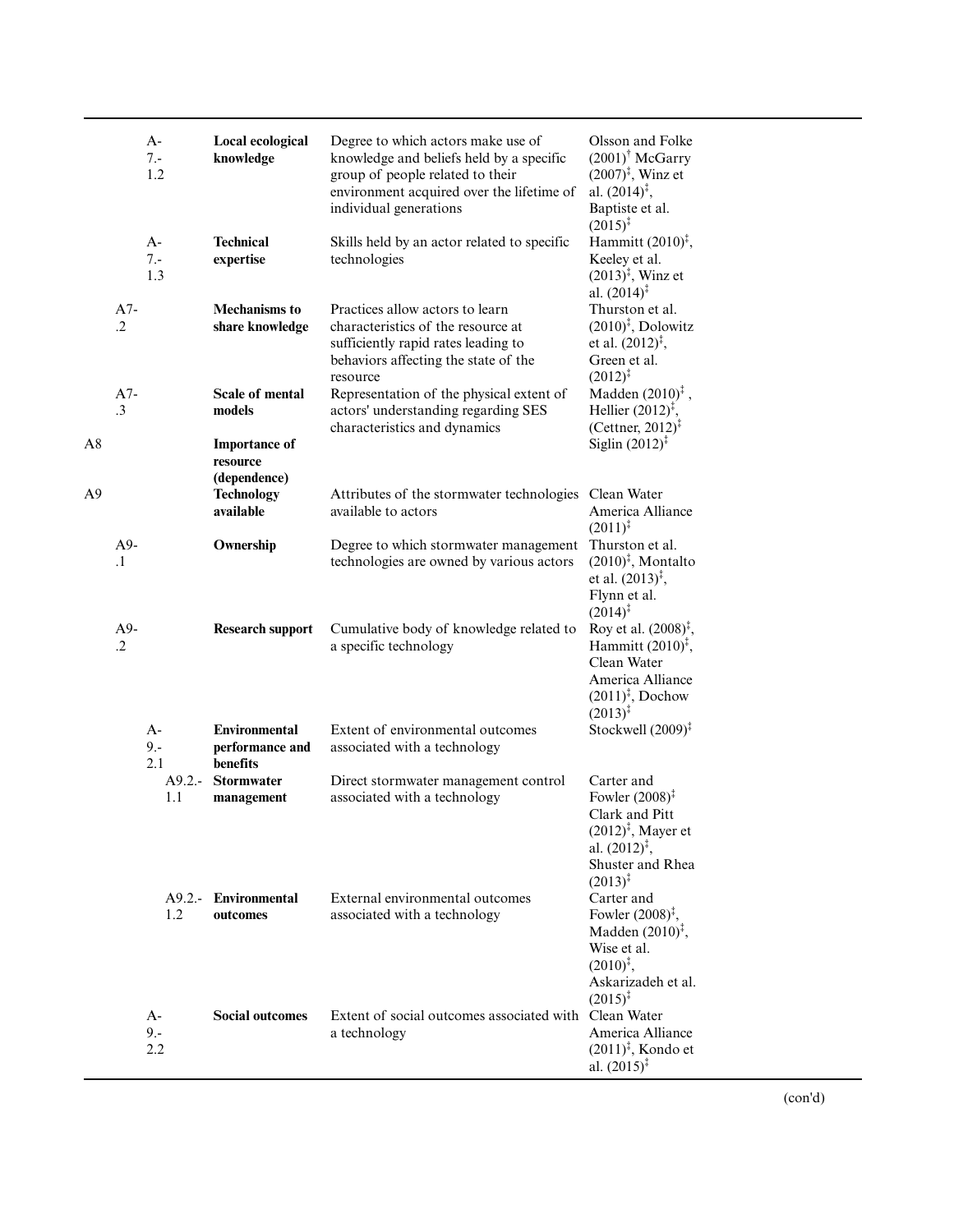|                        | $A-$<br>$9. -$<br>2.3               | <b>Complexity of</b><br>design                       | Degree to which technology designs are<br>easily replicable                                                                                                                                                                                             | Nowacek et al.<br>$(2003)^{\ddagger}$ , Roy et al.<br>$(2008)^{\ddagger}$ , Hammitt<br>$(2010)^{\ddagger}$ , Dochow<br>$(2013)^{\ddagger}$    |
|------------------------|-------------------------------------|------------------------------------------------------|---------------------------------------------------------------------------------------------------------------------------------------------------------------------------------------------------------------------------------------------------------|-----------------------------------------------------------------------------------------------------------------------------------------------|
|                        | $A-$<br>$9 -$<br>3.4                | Maintenance<br>procedures                            | Known practices that maximize the<br>continued functionality of a technology                                                                                                                                                                            | Lord and Hunt<br>$(2008)^{\ddagger}$ , Clean<br>Water America<br>Alliance $(2011)^{\ddagger}$ ,<br>Keeley et al.<br>$(2013)^{\ddagger}$       |
|                        | $A-$<br>$9 -$<br>2.5                | <b>Reliability</b>                                   | Extent to which a technology produces<br>the same outcomes on repeated trials                                                                                                                                                                           | Nowacek et al.<br>$(2003)^{\ddagger}$ ,<br>Olorunkiya et al.<br>$(2012)^{\ddagger}$                                                           |
| A9-<br>$\cdot$ 3       |                                     | <b>Associated costs</b>                              | Expenses related to a technology                                                                                                                                                                                                                        | Perez-Pedini et al.<br>$(2005)^{\ddagger}$ , Roy et al.<br>$(2008)^{\ddagger}$ , Jaffe<br>$(2011)^{\ddagger}$ , Dochow<br>$(2013)^{\ddagger}$ |
|                        | $A-$<br>$9. -$<br>3.1               | Capital                                              | Fixed, one-time expenses related to the<br>implementation of a technology                                                                                                                                                                               | Winz et al.<br>$(2014)^{\ddagger}$ , Thurston<br>et al. $(2010)^{\ddagger}$ ,<br>Cote and Wolfe<br>$(2014)^{\ddagger}$                        |
|                        | $A-$<br>$9 -$<br>3.2                | <b>Operation and</b><br>maintenance                  | Ongoing expenses related to the operation Clean Water<br>and maintenance of a technology                                                                                                                                                                | America Alliance<br>$(2011)^{\ddagger}$ , Keeley et<br>al. $(2013)^{\ddagger}$ , Winz<br>et al. $(2014)^{\ddagger}$                           |
| $A9-$<br>$\mathcal{A}$ |                                     | <b>Perceptions/</b><br>attitudes                     | Subjective assessments on various<br>technology attributes                                                                                                                                                                                              | Siglin $(2012)^{\ddagger}$ ,<br>Keeley et al.<br>$(2013)^{\ddagger}$ , Marks<br>$(2014)^{\ddagger}$ , Carlet<br>$(2015)^{\ddagger}$           |
|                        | <b>Activities and Processes (I)</b> |                                                      |                                                                                                                                                                                                                                                         |                                                                                                                                               |
| 11<br>12               |                                     | <b>Harvesting</b><br><b>Information</b><br>sharing   | Gathering of resource units<br>Exchanges of knowledge between actors<br>and/or groups                                                                                                                                                                   | Roy et al. $(2008)^{\ddagger}$<br>Madden $(2010)^{\ddagger}$ ,<br>Dolowitz et al.<br>$(2012)^{\ddagger}$                                      |
| I <sub>3</sub><br>I4   |                                     | <b>Deliberation</b><br>processes<br><b>Conflicts</b> | Activities related to the of weighing<br>options<br>Form of disagreement or discord that<br>arise when the beliefs or actions of one or<br>more members of a group are either<br>resisted by or unacceptable to one or<br>more members of another group | Madden $(2010)^{\ddagger}$<br>Flynn et al.<br>$(2014)^{3}$                                                                                    |
| 15                     |                                     | <b>Investment</b><br>activities                      | Contributions of financial and other<br>resources by the managers or producers of $(2011)^{\dagger}$ , Hammitt<br>a public good/service                                                                                                                 | McGinnis<br>$(2010)^{\ddagger}$ , Madden<br>$(2010)^{\ddagger}$                                                                               |
| I6                     |                                     | Lobbying<br>activities                               | Actions that attempt to influence<br>decisions made by rule-making<br>individuals and/or organizations                                                                                                                                                  | Madden $(2010)^{\ddagger}$                                                                                                                    |
| I7                     |                                     | <b>Self-organizing</b><br>activities                 | Interactions among actors that increase<br>some form of overall order or<br>coordination                                                                                                                                                                | Roy et al. $(2008)^{\ddagger}$<br>Winz et al.<br>$(2014)^{\ddagger}$                                                                          |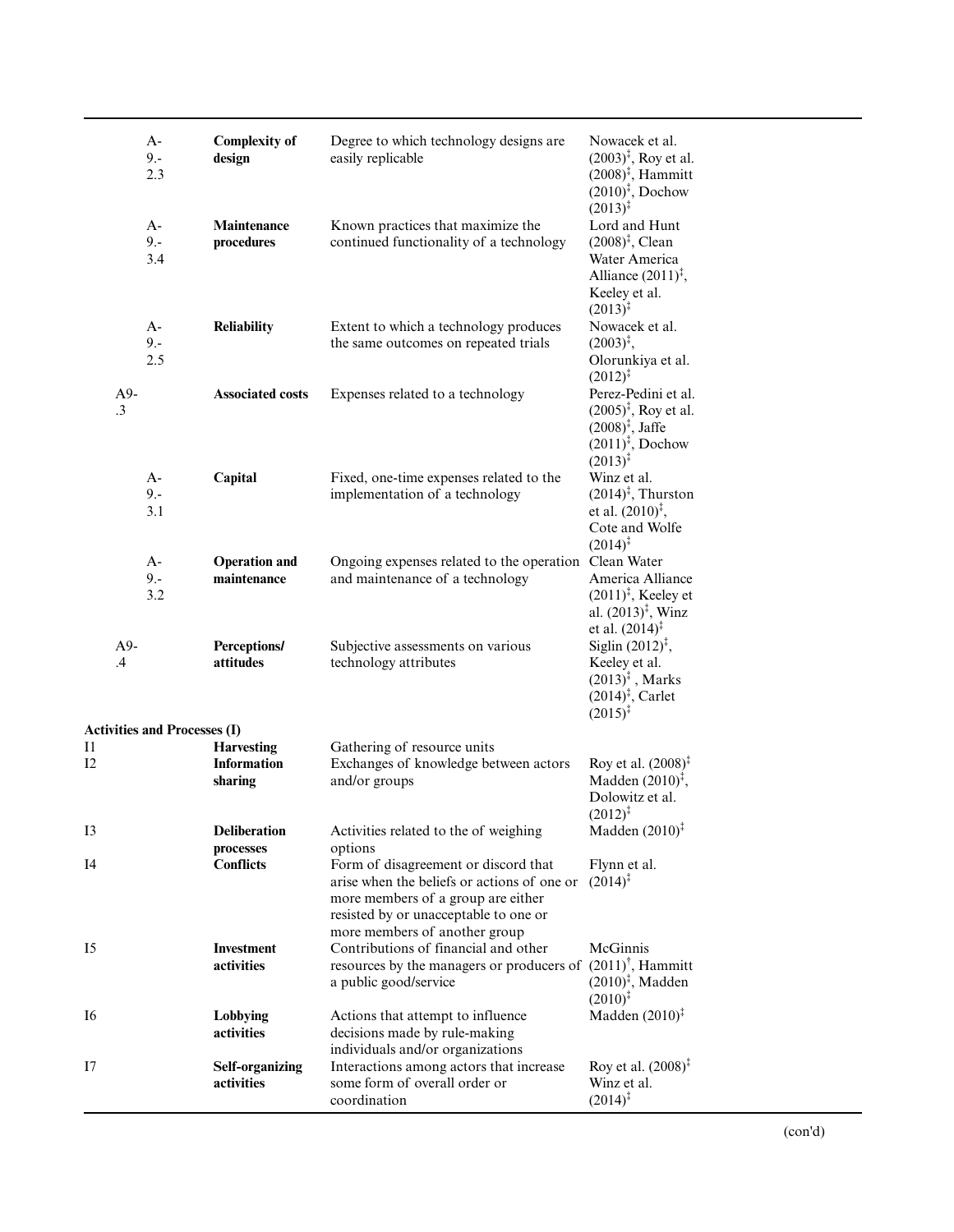| I8                             | <b>Networking</b><br>activities          | Meetings which build social structure<br>between actors, connecting them through<br>various social familiarities                                             | Roy et al. $(2008)^{\ddagger}$<br>Hammitt $(2010)^{\ddagger}$ ,<br>Madden $(2010)^{\ddagger}$                                     |
|--------------------------------|------------------------------------------|--------------------------------------------------------------------------------------------------------------------------------------------------------------|-----------------------------------------------------------------------------------------------------------------------------------|
| 19                             | <b>Monitoring</b><br>activities          | Accumulation of new knowledge related<br>to system attributes                                                                                                | Stockwell $(2009)^{\ddagger}$<br>Flynn et al.<br>$(2014)^{\ddagger}$ ,<br>Askarizadeh et al.<br>$(2015)^{\ddagger}$               |
| I10                            | <b>Evaluative</b><br>activities          | Determination of which aspects of the<br>observed outcomes are deemed<br>satisfactory and which aspects are in need<br>of improvement                        | McGinnis $(2011)$ <sup>†</sup><br>, Madden $(2010)^{\ddagger}$ ,<br>Winz et al.<br>$(2014)^{\ddagger}$                            |
| <b>Outcome Criteria (O)</b>    |                                          | Evaluative criteria used to determine<br>which aspects of observed outcomes are<br>deemed satisfactory and which aspects are<br>in need of improvement.      | McGinnis<br>$(2011)^{\dagger}$ ,<br>(Holloway et al.<br>$(2014)^{\ddagger}$                                                       |
| O <sub>1</sub>                 | <b>Social</b><br>performance<br>measures | Indicators that describe various social<br>conditions                                                                                                        | Brown and<br>Farrelly $(2008)^{\ddagger}$ ,<br>Madden $(2010)^{\ddagger}$ ,<br>Winz et al.<br>$(2014)^{\ddagger}$                 |
| O <sub>2</sub>                 | Ecological<br>performance<br>measures    | Indicators that describe various ecological<br>conditions                                                                                                    | Burns et al.<br>$(2012)^{\ddagger}$ , Mayer et<br>al. $(2012)^{\ddagger}$ (Roy et<br>al., $2014$ <sup><math>\ddagger</math></sup> |
| O <sub>3</sub>                 | <b>Externalities to</b><br>other SESs    | Indicators that describe impacts on other<br><b>SESs</b>                                                                                                     | Tzoulas et al.<br>$(2007)^{\ddagger}$ , Foster et<br>al. $(2011)^{\ddagger}$ , Mayer<br>et al. $(2012)^{\ddagger}$                |
| Related ecosystems (ECO)       |                                          | The broader ecological context within<br>which the focal resource system is located,<br>including the determinants of many<br>potential exogenous influences | McGinnis and<br>Ostrom $(2014)$ <sup>†</sup>                                                                                      |
| E-<br>$C-$<br>O <sub>1</sub>   | Climate patterns                         | Recurring characteristics of the statistical<br>distribution of weather over an extended<br>period of time                                                   | Clean Water<br>America Alliance<br>$(2011)^{\ddagger}$                                                                            |
| $E-$<br>$C-$<br>O <sub>2</sub> |                                          | Pollution patterns Recurring characteristics of contaminants Lassiter $(2007)^{\ddagger}$ ,<br>that cause adverse effects                                    | Hammitt $(2010)^{\ddagger}$                                                                                                       |
| $E-$<br>$C-$<br>O <sub>3</sub> | Flows into and<br>out of focal SES       | Movement patterns of various SES<br>attributes                                                                                                               | Nowacek et al.<br>$(2003)^{\ddagger}$ , Madden<br>$(2010)^{\ddagger}$ , Winz et<br>al. $(2014)^{\ddagger}$                        |

†Reference for attribute definition

‡ Reference that provides illustration of example of attribute's relationship to green infrastructure adoption in urban stormwater SESs

# **LITERATURE CITED**

Askarizadeh, A., M.A. Rippy, T.D. Fletcher, D.L. Feldman, J. Peng, P. Bowler, A.S. Mehring, B.K. Winfrey, J.A. Vrugt, A. AghaKouchak, S.C. Jiang, B.F. Sanders, L.A. Levin, S. Taylor, and S.B. Grant. 2015. From Rain Tanks to Catchments: Use of Low-Impact Development to Address Hydrologic Symptoms of the Urban Stream Syndrome. *Environmental Science and Technology*. 49(19), 11264-11280. doi:10.1021/acs.est.5b01635

Baptiste, A.K. 2014. "Experience is a great teacher": citizens' reception of a proposal for the implementation of green infrastructure as stormwater management technology. *Community Development* 45(4), 337-352. doi:10.1080/15575330.2014.934255

Baptiste, A.K., C. Foley, and R. Smardon. 2015. Understanding urban neighborhood differences in willingness to implement green infrastructure measures: a case study of Syracuse, NY. *Landscape and Urban Planning* 136, 1-12. doi:10.1016/j.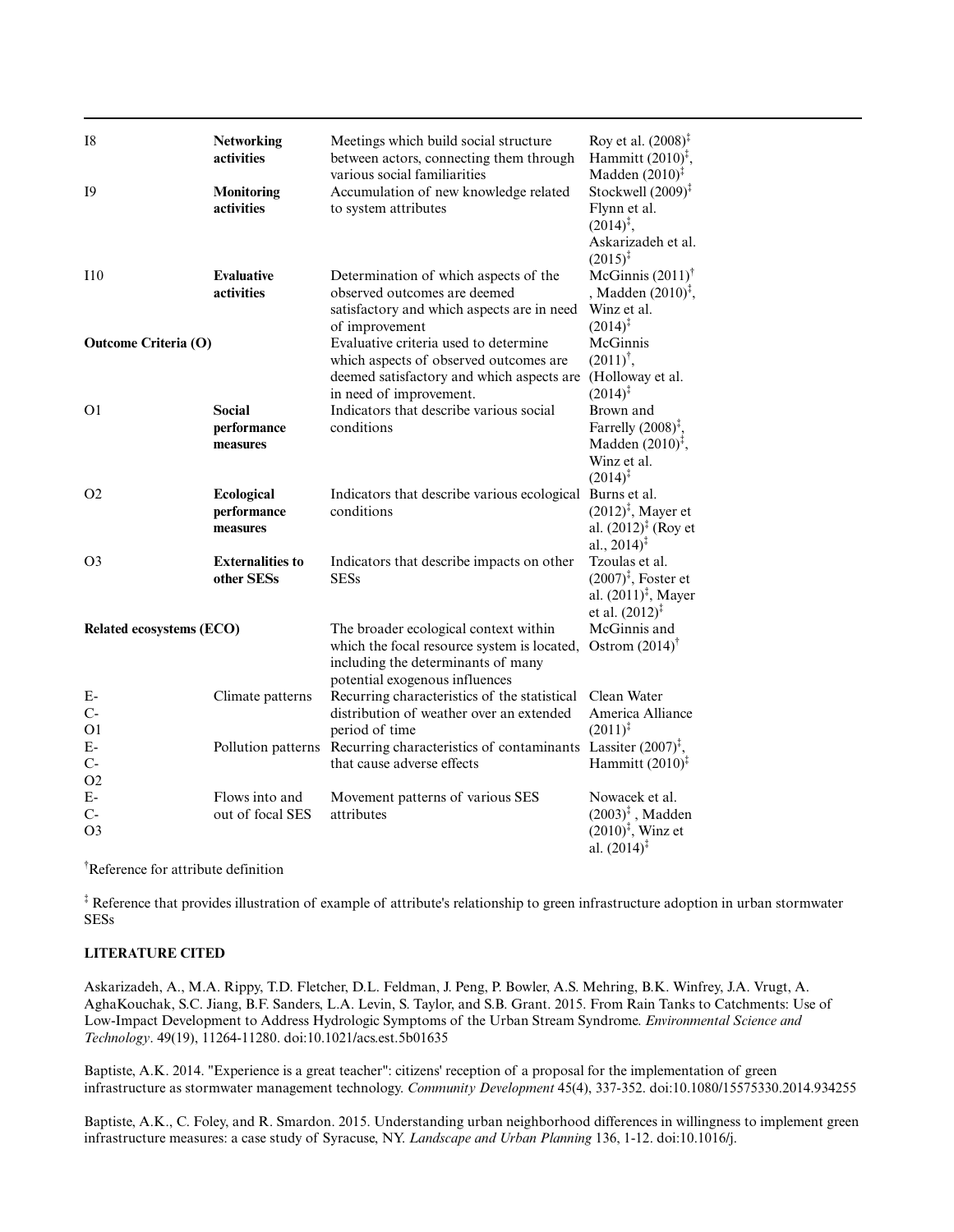landurbplan.2014.11.012

Basurto, X., S. Gelcich, and E. Ostrom. 2013. The social-ecological system framework as a knowledge classificatory system for benthic small-scale fisheries. *Global Environmental Change* 23(6): 1366-1380. doi:10.1016/j.gloenvcha.2013.08.001

Berkes, F. 2012. *Sacred Ecology*, 3rd ed. Routledge, New York, New York, U.S.A.

Brown, R., and M. Farrelly. 2008. Sustainable urban stormwater management in Australia: professional perceptions on institutional drivers and barriers, in: *Proceedings of the 11th International Conference on Urban Drainage*, Edinburgh, Scotland. Citeseer.

Burns, M.J., T.D. Fletcher, C.J. Walsh, A.R. Ladson, and B.E. Hatt. 2012. Hydrologic shortcomings of conventional urban stormwater management and opportunities for reform. *Landscape and Urban Planning* 105(3), 230-240.

Carlet, F. 2015. Understanding attitudes toward adoption of green infrastructure: A case study of US municipal officials. *Environmental Science & Policy*. 51, 65-76. doi:10.1016/j.envsci.2015.03.007

Carter, T., and L. Fowler. 2008. Establishing Green Roof Infrastructure Through Environmental Policy Instruments. Environmental Management 42(1), 151-164. doi:10.1007/s00267-008-9095-5

Cettner, A. 2012. *Overcoming inertia to sustainable stormwater management practice* (PhD Thesis). Lulea University of Technology: Lulea, Sweden.

Cettner, A., R. Ashley, A. Hedström, and M. Viklander, M. 2014a. Assessing receptivity for change in urban stormwater management and contexts for action. *Journal of Environmental Management* 146, 29-41. doi:10.1016/j.jenvman.2014.07.024

Cettner, A., R. Ashley, A. Hedström, and M. Viklander, M. 2014b. Sustainable development and urban stormwater practice. *Urban Water Journal* 11(3), 185-197. doi:10.1080/1573062X.2013.768683

Clark, S.E., R. Pitt. 2012. Targeting treatment technologies to address specific stormwater pollutants and numeric discharge limits. *Water* Research. 46(20), 6715-6730. doi:10.1016/j.watres.2012.07.009

Clean Water America Alliance, 2011. *Barriers and Gateways to Green Infrastructure*. Washington D.C., U.S.A.

Cote, S.A., and S. Wolfe. 2014. Assessing the Social and Economic Barriers to Permeable Surface Utilization for Residential Driveways in Kitchener, Canada*. Environmental Practice* 16, 6-18. doi:10.1017/S1466046613000641

Debo, T.N., and A. Reese. 2003. *Municipal stormwater management*, Second Edition. ed. CRC Press, Boca Raton, Florida, U.S.A.

Dietz, M.E., and J.C. Clausen, J.C. Stormwater runoff and export changes with development in a traditional and low impact subdivision. *Journal of Environmental Management* 87(4), 560-566.

Dochow, D., 2013. Transforming Tradition: *A Case Study of Stormwater Management in Clark County, Washington to Assess Barriers to Low Impact Development Strategies* (MA Thesis). Evergreen State College. Olympia, Washington, U.S.A. [online] [http://](http://archives.evergreen.edu/masterstheses/Accession86-10MES/Dochow_D2013.pdf) [archives.evergreen.edu/masterstheses/Accession86-10MES/Dochow\\_D2013.pdf](http://archives.evergreen.edu/masterstheses/Accession86-10MES/Dochow_D2013.pdf)

Dolowitz, D., M. Keeley, and D. Medearis. 2012. Stormwater management: can we learn from others? *Policy Studies*. 33(6), 501-521. doi:10.1080/01442872.2012.722289

Dunn, A.D. 2010. Siting green infrastructure: legal and policy solutions to alleviate urban poverty and promote healthy communities. *Boston College Environmental Affairs Law Review*. 37, 41.

Epstein, G., J.M. Vogt, S.K. Mincey, M. Cox, and B. Fischer. 2013. Missing ecology: integrating ecological perspectives with the social-ecological system framework. *International Journal of the Commons* 7(2), 432-453.

Fletcher, T.D., C.J. Walsh, D. Bos, V. Nemes, S.R. Rakesh, T. Prosser, B. Hatt, and R. Birch. 2011. Restoration of stormwater retention capacity at the allotment-scale through a novel economic instrument. *Water Science & Technology.* 64(2).

Flynn, C.D., C.I. Davidson, and J. Mahoney. 2014. Transformational Changes Associated with Sustainable Stormwater Management Practices in Onondaga County, New York. In *ICSI 2014: Creating Infrastructure for a Sustainable World,* eds. J. Crittenden, C. Hendrickson, and B. Wallace, November 2014, pp. 89-100. doi: 10.1061/9780784478745.009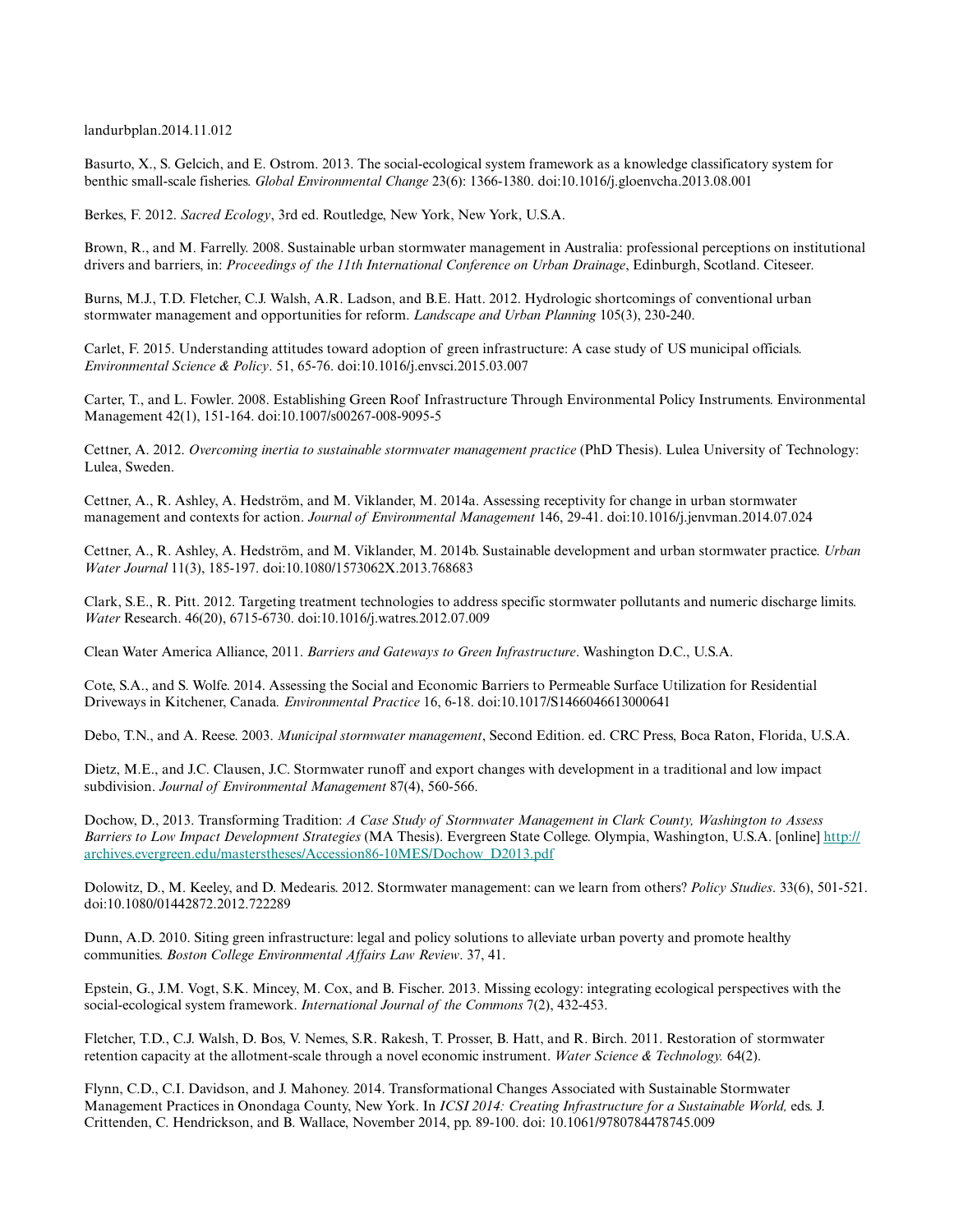Foster, J., A. Lowe, and S. Winkelman. 2011. *The value of green infrastructure for urban climate adaptation*. Center for Clean Air Policy, February. Washington, D.C., U.S.A.

Godwin, D., B.L. Parry, F.A. Burris, S.S. Chan, and A. Punton. 2008. *Barriers and opportunities for low impact development: case studies from three Oregon Communities*. Oregon Sea Grant, Oregon State University Corvallis, Oregon, U.S.A.

Green, O.O., W.D. Shuster, L.K. Rhea, A.S. Garmestani, and H.W. Thurston. 2012. Identification and induction of human, social, and cultural capitals through an experimental approach to stormwater management. *Sustainability.* 4(8), 1669-1682.

Hammitt, S.A. 2010. *Toward sustainable stormwater management: overcoming barriers to green infrastructure* (MS Thesis). Massachusetts Institute of Technology, Cambridge, Massachusetts, U.S.A. [online] URL: http:// [http://www.mit.edu/afs.new/athena/](http://www.mit.edu/afs.new/athena/dept/cron/project/urban-sustainability/Stormwater_Sarah%20Madden/Shammitt_thesis_final.pdf) [dept/cron/project/urban-sustainability/Stormwater\\_Sarah%20Madden/Shammitt\\_thesis\\_final.pdf](http://www.mit.edu/afs.new/athena/dept/cron/project/urban-sustainability/Stormwater_Sarah%20Madden/Shammitt_thesis_final.pdf)

Hellier, J. 2012. *Ecologists and Organizers: Participatory Research for Shared Understanding in the Green Seattle Partnership* (MS Thesis). University of Washington. Seattle, Washington, U.S.A. [online] [https://dlib.lib.washington.edu/researchworks/](https://dlib.lib.washington.edu/researchworks/handle/1773/20555) [handle/1773/20555](https://dlib.lib.washington.edu/researchworks/handle/1773/20555)

Holloway, C.F., C.H. Strickland Jr, M.B. Gerrard, and D.M. Firger. 2014. Solving the CSO Conundrum: Green Infrastructure and the Unfulfilled Promise of Federal-Municipal Cooperation. *Harvard Environmental Law Review*. 38, 335.

Jaffe, M.S., M. Zellner, E. Minor, M. Gonzalez-Meler, L. Cotner, D. Massey, H. Ahmed, M. Elberts, H. Sprague, S. Wise, and B. Miller. 2010. Using green infrastructure to manage urban stormwater quality: a review of selected practices and state programs. *Illinois Environmental Protection Agency*. Springfield, IL, USA.

Jaffe, M. 2011. Environmental Reviews & Case Studies: Reflections on Green Infrastructure Economics. *Environmental Practice* 12 (04), 357-365. doi:10.1017/S1466046610000475

Jensen, M.A. 2008. *Feasibility of rainwater harvesting for urban water management in Salt Lake City* (MS Thesis). The University of Utah. Salt Lake City, Utah, U.S.A. [online] <http://content.lib.utah.edu/cdm/ref/collection/etd2/id/1406>

Keeley, M., A. Koburger, D.P. Dolowitz, D. Medearis, D. Nickel, and W. Shuster. 2013. Perspectives on the Use of Green Infrastructure for Stormwater Management in Cleveland and Milwaukee. *Environmental Management* 51(6), 1093-1108. doi:10.1007/ s00267-013-0032-x

Kertesz, R., O.O. Green, and W.D. Shuster. 2014. Modeling the hydrologic and economic efficacy of stormwater utility credit programs for US single family residences. *Water Science & Technology* 70(11).

Kingdon, J.W. 1995. *Agendas, Alternatives and public policies*. Harper Collins. New York, New York, USA.

Kondo, M.C., S.C. Low, J. Henning, and C.C. Branas. 2015. The Impact of Green Stormwater Infrastructure Installation on Surrounding Health and Safety. *American Journal of Public Health*. 105(3), e114-e121. doi:10.2105/AJPH.2014.302314

Kulkarni, M. 2012. *Implementation of green infrastructure as stormwater management in Portland, Oregon* (MS Report). Kansas State University. Manhattan, Kansas, U.S.A. [online] <https://krex.k-state.edu/dspace/handle/2097/13780>

LaBadie, K. 2010. *Identifying barriers to low impact development and green infrastructure in the Albuquerque Area* (MS Thesis). The University of New Mexico. Albuquerque, New Mexico, U.S.A. [online] www.wrri.nmsu.edu/research/rfp/studentgrants08/reports/ LaBadie.pdf

Lassiter, R. 2007. *An Assessment of Impediments to Low-Impact Development in the Virginia Portion of the Chesapeake Bay Watershed* (MS Thesis). Virginia Commonwealth University. Richmond, Virginia, U.S.A.[online] [http://scholarscompass.vcu.edu/](http://scholarscompass.vcu.edu/etd/892/?mode=full) [etd/892/?mode=full](http://scholarscompass.vcu.edu/etd/892/?mode=full)

Lord, W.G., and W.F. Hunt. 2008. Stormwater BMP Maintenance and Certification Program in North Carolina, USA. In *Low Impact Development for Urban Ecosystem and Habitat Protection*. eds. N. She; and M. Char. American Society of Civil Engineers. pp. 1-6. doi: 10.1061/41009(333)64

Madden, S. A. 2010. *Choosing green over gray: Philadelphia's innovative stormwater infrastructure plan.* Massachusetts Institute of Technology. Cambridge, Massachusetts, U.S.A. [online] URL: [http://www.mit.edu/afs.new/athena/dept/cron/project/urban](http://www.mit.edu/afs.new/athena/dept/cron/project/urban-sustainability/Stormwater_Sarah%20Madden/sarahmadden_thesis_MIT.pdf)[sustainability/Stormwater\\_Sarah%20Madden/sarahmadden\\_thesis\\_MIT.pdf](http://www.mit.edu/afs.new/athena/dept/cron/project/urban-sustainability/Stormwater_Sarah%20Madden/sarahmadden_thesis_MIT.pdf)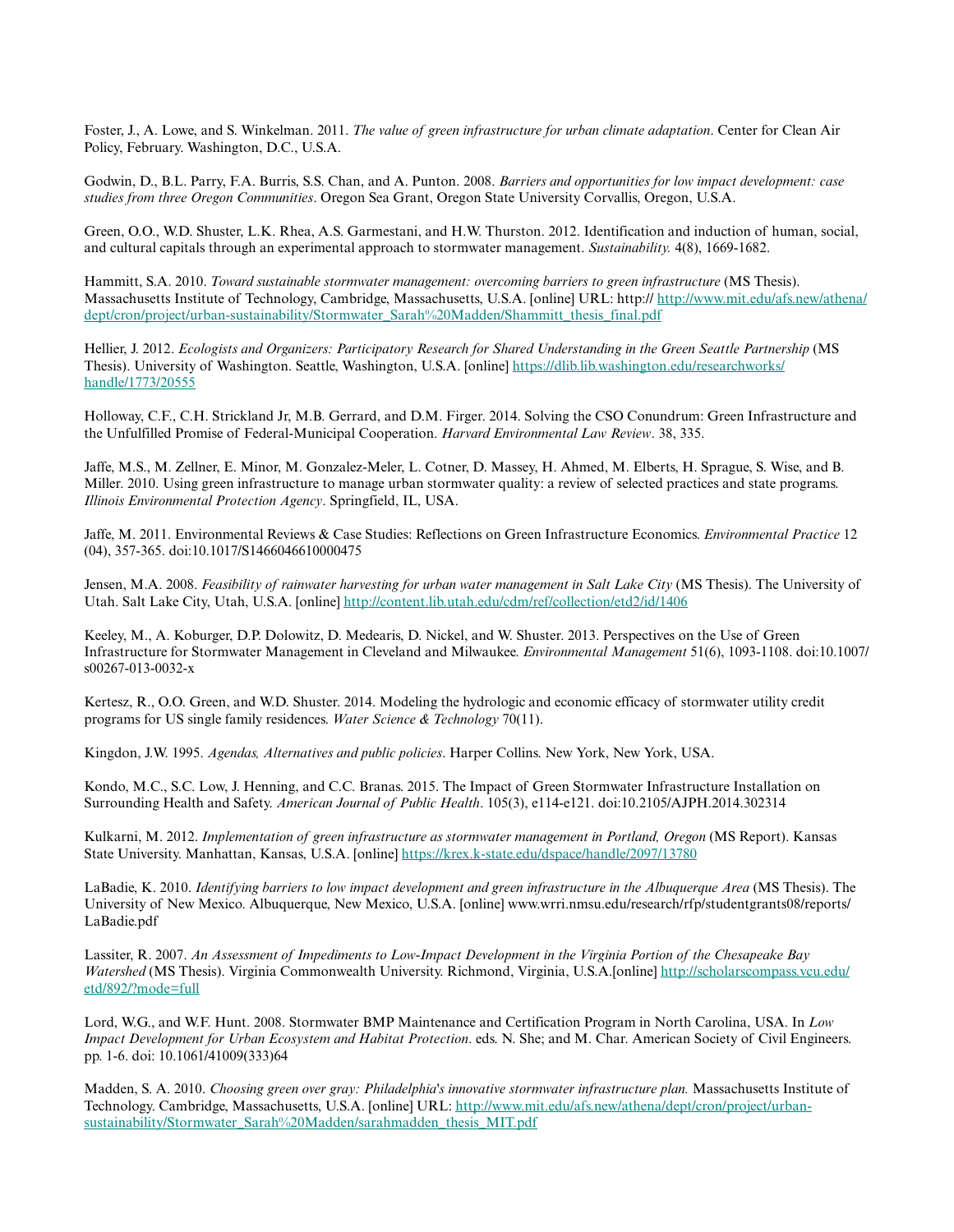Marks, A. 2014. Stormwater management in Boston: to what extent are demonstration projects likely to enable citywide use of green infrastructure? Massachusetts Institute of Technology.

Mayer, A.L., W.D. Shuster, JJ. Beaulieu, M.E. Hopton, L.K. Rhea, A.H. Roy, and H.W. Thurston. 2012. Environmental reviews and case studies: Building green infrastructure via citizen participation: A six-year study in the Shepherd Creek (Ohio). *Environmental Practice.* 14(01), 57-67.

Mbilinyi, B.P., S.D. Tumbo, H.F. Mahoo, E.M. Senkondo, and N. Hatibu. 2005. Indigenous knowledge as decision support tool in rainwater harvesting. *Physics and Chemistry of the Earth, Parts A/B/C*. 30(11-16), 792-798. doi:10.1016/j.pce.2005.08.022

McGarry, S. 2007. *Local Ecological Knowledge of Flooding in the Madison Valley Neighborhood of Seattle, Washington* (MA Thesis). Evergreen State College. Olympia, Washington, U.S.A. [online] [http://archives.evergreen.edu/masterstheses/Accession86-10MES/](http://archives.evergreen.edu/masterstheses/Accession86-10MES/McGarry_S%20MESThesis%202007.pdf) [McGarry\\_S%20MESThesis%202007.pdf](http://archives.evergreen.edu/masterstheses/Accession86-10MES/McGarry_S%20MESThesis%202007.pdf)

McGinnis, M.D. 2011. An introduction to IAD and the language of the Ostrom workshop: a simple guide to a complex framework. *Policy Studies Journal* 39(1), 169-183.

McGinnis, M. D., E. and Ostrom. 2014. Social-ecological framework: initial changes and continuing challenges. *Ecology and Society* 19(2): 30. <http://dx.doi.org/10.5751/ES-06387-190230>

Montalto, F.A., T.A. Bartrand, A.M. Waldman, K.A. Travaline, C.H. Loomis, C. McAfee, J.M. Geldi, G.J. Riggall, and L.M. Boles. 2013. Decentralised green infrastructure: the importance of stakeholder behaviour in determining spatial and temporal outcomes. *Structure and Infrastructure Engineering* 9(12), 1187-1205.

Nowacek, D., E. Nelson, and J. Petchenik. 2003. *Social and Institutional Barriers to Stormwater Infiltration*. Wisconsin Department of Natural Resources-Bureau of Integrated Science Services. Madison, Wisconsin, U.S.A. [online] www.kitsaplid.org/resources/ Barriers to SW Infiltration.pdf

Olorunkiya, J., E. Fassman, and S. Wilkinson. 2012. Risk: A fundamental barrier to the implementation of low impact design infrastructure for urban stormwater control. *Journal of Sustainable Development.* 5(9), 27.

Olsson, P., and C. Folke. 2001. Local ecological knowledge and institutional dynamics for ecosystem management: A study of Lake Racken watershed, Sweden. *Ecosystems.* 4(2), 85-104.

Ostrom, E., 2007. A diagnostic approach for going beyond panaceas. *Proceedings of the National Academy of Sciences* 104(39), 15181-15187. doi:10.1073/pnas.0702288104

Ostrom, E., R. Gardner, and J. Walker. 1994. *Rules, Games, and Common-pool Resources*. University of Michigan Press. Ann Arbor, Michigan, U.S.A.

Parikh, P., M.A. Taylor, T. Hoagland, H. Thurston, and W. Shuster. 2005. Application of market mechanisms and incentives to reduce stormwater runoff: An integrated hydrologic, economic and legal approach. *Environmental Science & Policy*. 8(2), 133-144.

Perez-Pedini, C., J.F. Limbrunner, and R.M. Vogel. 2005. Optimal location of infiltration-based best management practices for storm water management. *Journal of Water Resources Planning and Management* 131(6), 441-448.

Perreault, T., S. Wraight, and M. Perreault. 2012. Environmental injustice in the Onondaga lake waterscape, New York State, USA. *Water Alternatives* 5(2), 485-506.

Rhea, L., W. Shuster, J. Shaffer, and R. Losco. 2014. Data proxies for assessment of urban soil suitability to support green infrastructure. *Journal of Soil and Water Conservation*. 69(3), 254-265.

Roy, A.H., L.K. Rhea, A.L. Mayer, W.D. Shuster, J.J. Beaulieu, M.E. Hopton, M.A. Morrison, and A.S. Amand. 2014. How Much Is Enough? Minimal Responses of Water Quality and Stream Biota to Partial Retrofit Stormwater Management in a Suburban Neighborhood. *PLoS One* 9(1), e85011. doi:<http://dx.doi.org.libezproxy2.syr.edu/10.1371/journal.pone.0085011>

Roy, A.H., and W.D. Shuster. 2009. Assessing impervious surface connectivity and applications for watershed management. *Journal of the American Water Resources Association.* 45(1), 198-209.

Roy, A.H., S.J. Wenger, T.D. Fletcher, C.J. Walsh, A.R. Ladson, W.D. Shuster, H.W. Thurston, and R.R. Brown. 2008. Impediments and solutions to sustainable, watershed-scale urban stormwater management: lessons from Australia and the United States.